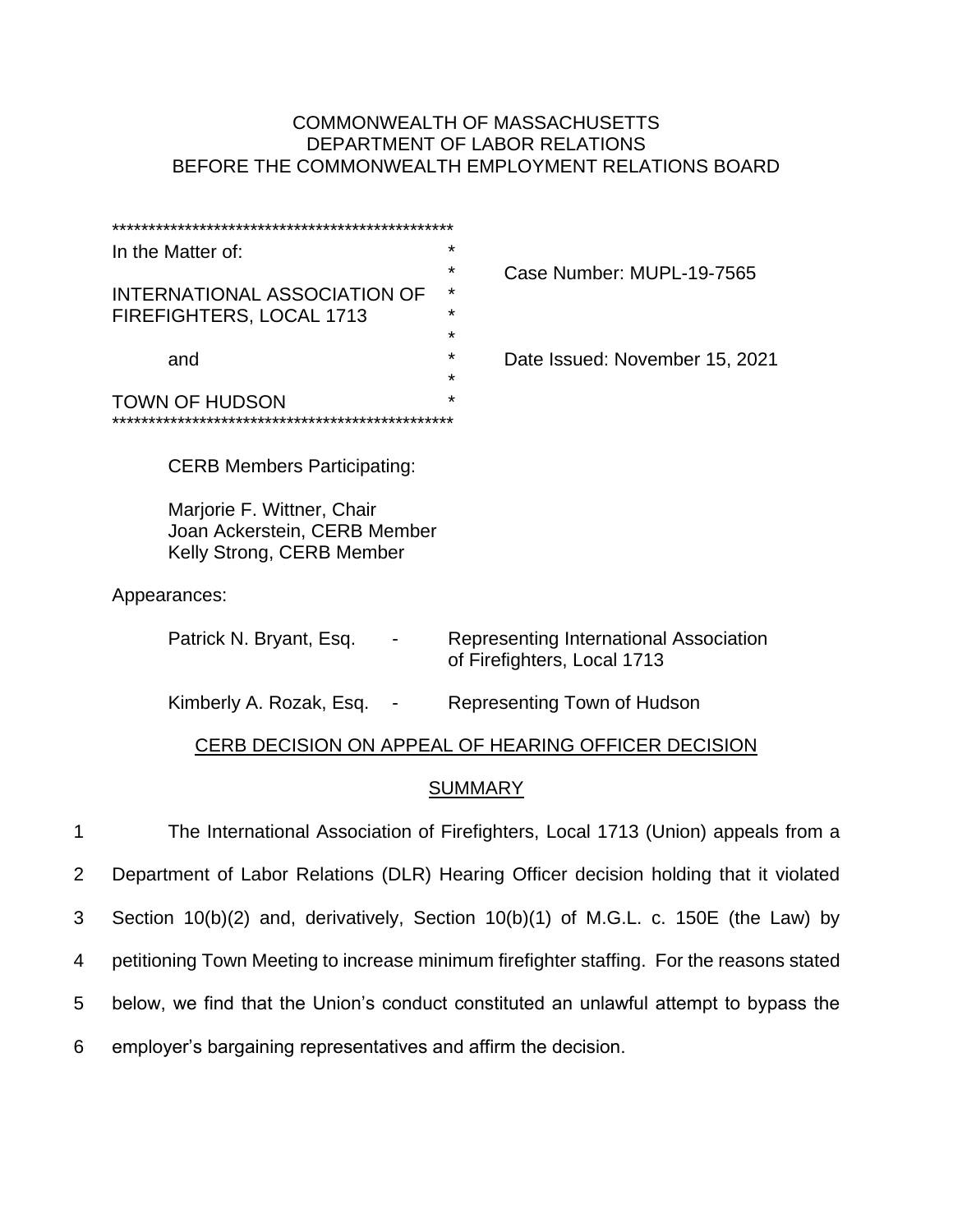#### 1 Facts

 The parties agreed to certain stipulations, and the Hearing Officer made additional findings of fact based on the record, of which all but two are undisputed (see footnotes two and twelve below). We adopt those findings and summarize the findings pertinent to 5 our decision below. $1$ 

 The Union is the exclusive collective bargaining representative for firefighters and fire lieutenants employed by the Town of Hudson (Town or Employer) in its Fire Department (Department). At all times material herein, Jeffrey Chaves (Chaves) served as the Union president, and Thomas Moses (Moses) served as the Town's Executive Assistant and the designated bargaining representative for the Town.

 The Fire Department consists of approximately twenty-four firefighters, eight lieutenants, a deputy chief, and a chief. The firefighters are divided into four groups, with approximately eight firefighters assigned to each shift at full staffing.

 For many years, including from 2015-2018, the parties' collective bargaining agreement (CBA) has included a minimum staffing provision (Article 30). Article 30 states: "The Town agrees that the Chief will assign at all times six (6) firefighters to duty, and not less than two (2) firefighters to any open station."

 In January 2018, the parties began negotiations for a successor contract to the 2015-2018 CBA. The Town's labor counsel, Attorney D.M. Moschos (Moschos), and Moses were the Town's designated bargaining representatives. The Union's proposals

<sup>&</sup>lt;sup>1</sup> We discuss the Union's challenges in footnotes 2 and 12 below. The Union also seeks thirty-four additional findings. As we note below, we have added several of these findings for the sake of clarity. The remainder of the findings are not material to our analysis, and for this reason and without further discussion, we decline to include them.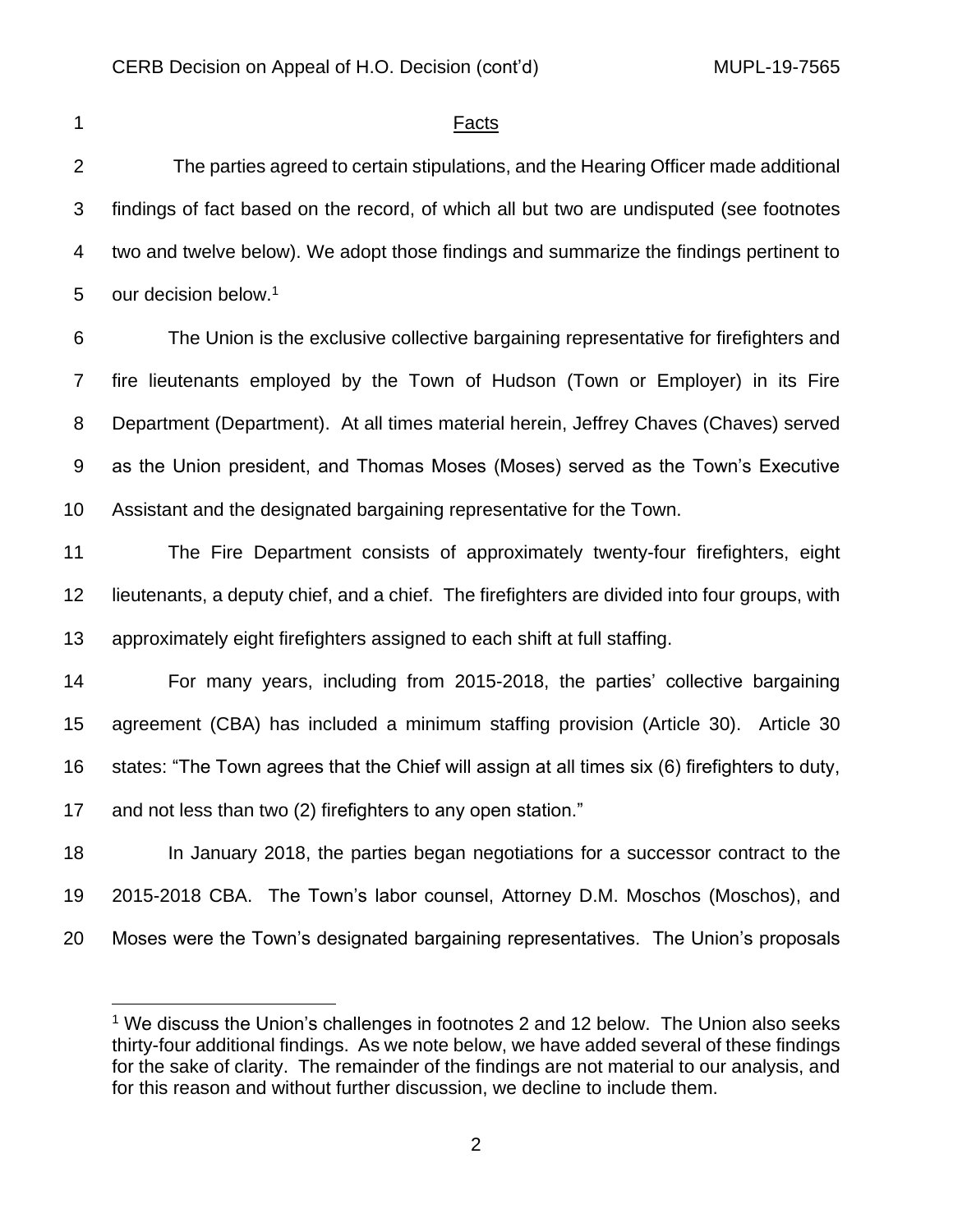- 1 included an increase to minimum staffing. $2$  On January 29, 2018, Moschos wrote a letter
- 2 to Chaves to explain its position on the Union bypassing him or Moses during negotiations
- 3 and going directly to the Board of Selectman. The letter stated in pertinent part:
- 4 For the record, the Town reiterates its position expressed . . .on January 18, 5 2018, that the Union does not have the right to bypass the Town's 6 designated representatives for the negotiations [Moschos and Moses] and 7 deal with the Board of Selectman on the negotiations. If the Union does 8 that, it violates Chapter 150E, and the Town reserves its legal rights if the 9 Union does so.<br>  $...$   $...$   $...$   $...$   $...$
- $10<sup>°</sup>$
- 11 The Town notes the Union stated that it had the right to contact the 12 Selectmen, and the Town rejected this Union position.
- 13 The record does not reflect whether this issue arose in the context of discussing the
- 14 minimum staffing provision.
- 15 After three bargaining sessions, on March 30, 2018, the Town submitted a petition
- 16 to the Joint Labor Management Committee (JLMC) to exercise jurisdiction. On the
- 17 petition, the Town listed "Minimum Manning" as one of the issues in dispute. The Town

 $2$  Specifically, the Union's proposal stated, "Increase in apparatus safety staffing levels consistent with NFPA 1710 and OSH." Douglas Schaeffer (Schaeffer), a member of the Union's bargaining team, testified that the Town refused to bargain over minimum staffing. In a footnote to his finding that the Union made a proposal to increase minimum staffing, the Hearing Officer credited what he deemed "specific" testimony from Moschos that the Town did not refuse to bargain over this issue. Instead, he stated that they discussed the Union's proposal and took the position that it was not a subject over which the Union could insist to impasse. The Union claims this finding was in error because, among other things, Schaeffer's and Moschos' testimony did not conflict and because there is no evidence that the Town engaged in substantive bargaining over the Union's proposal. We need not resolve this dispute, as the pertinent and undisputed findings are that the Union made a proposal to increase minimum staffing while bargaining for a successor contract, the Town sought to eliminate Article 30 altogether, but Article 30 remained in the CBA, unmodified by the MOA.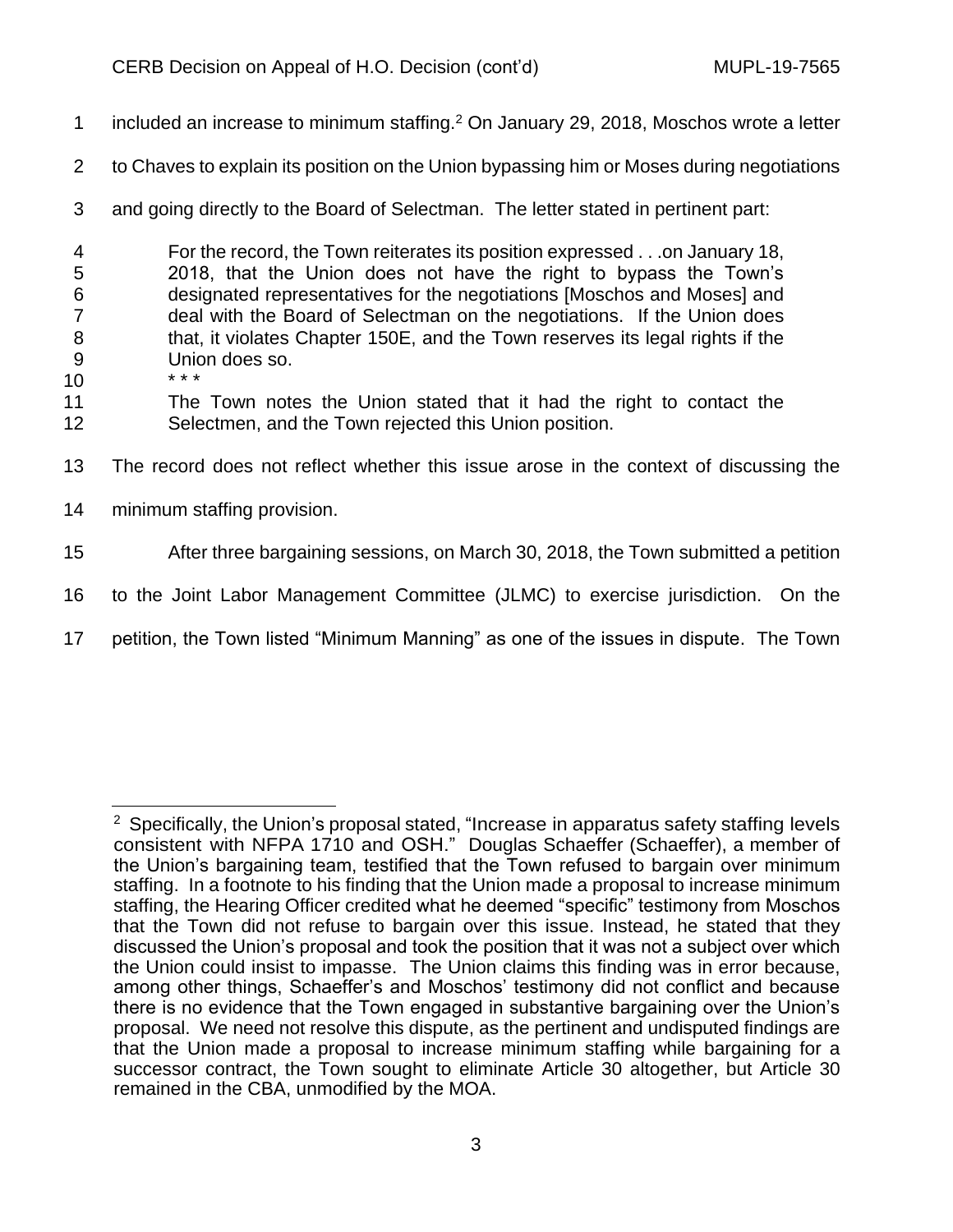| $\mathbf 1$                                    | attached its proposals, which, with respect to Article 30, stated, "Delete Article 30,                                                                                                                                                                                                                                                                                                                                       |
|------------------------------------------------|------------------------------------------------------------------------------------------------------------------------------------------------------------------------------------------------------------------------------------------------------------------------------------------------------------------------------------------------------------------------------------------------------------------------------|
| $\overline{2}$                                 | Minimum Manning, and reserve the Article for future use."3                                                                                                                                                                                                                                                                                                                                                                   |
| 3                                              | In February 2019, the Union submitted a petition to the Board of Selectman (Board)                                                                                                                                                                                                                                                                                                                                           |
| 4                                              | to place the following article on the warrant for the May 6, 2019 Annual Town Meeting: <sup>4</sup>                                                                                                                                                                                                                                                                                                                          |
| 5<br>6<br>$\overline{7}$<br>8<br>9<br>10<br>11 | To see if the town will take from available funds the amount necessary to<br>staff each shift in the fire department at seven personnel per shift, that being<br>two Lieutenants and five firefighters, utilizing and maintaining the existing<br>staff level of thirty-two line personnel and appropriating that amount to [the]<br>FY20 Budget Fire Department Personnel line item or take any relative<br>action thereto. |
| 12                                             | Twelve of the fifteen signatures on the petition were from bargaining unit members.                                                                                                                                                                                                                                                                                                                                          |
| 13                                             | The first signature on the petition was that of Kevin Werner, a bargaining unit member,                                                                                                                                                                                                                                                                                                                                      |
| 14                                             | but the petition was also signed by Chaves and other Union officers.                                                                                                                                                                                                                                                                                                                                                         |
| 15                                             | On February 25, 2019, the Board held a public meeting, a portion of which was                                                                                                                                                                                                                                                                                                                                                |
| 16                                             | devoted to discussing the staffing warrant article. Moses spoke first, stating that although                                                                                                                                                                                                                                                                                                                                 |
| 17                                             | it was properly petitioned and would appear on the warrant, it would not be binding                                                                                                                                                                                                                                                                                                                                          |
| 18                                             | because the subject matter of the petition was a subject for collective bargaining. Moses                                                                                                                                                                                                                                                                                                                                    |
| 19                                             | further stated that even if Town Meeting appropriated money, it could not force the                                                                                                                                                                                                                                                                                                                                          |
| 20                                             | department head to spend the money. Town Counsel Aldo Cipriano (Cipriano) also                                                                                                                                                                                                                                                                                                                                               |
| 21                                             | spoke, echoing Moses' statement that:                                                                                                                                                                                                                                                                                                                                                                                        |
|                                                |                                                                                                                                                                                                                                                                                                                                                                                                                              |

<sup>&</sup>lt;sup>3</sup> The Union submitted the Town's JLMC petition as an exhibit. We have added this finding for the sake of completeness.

<sup>&</sup>lt;sup>4</sup> A petition to place an article on the warrant for the Annual Town Meeting requires ten signatures. Moses testified, and the Union does not dispute, that after verifying signatures, the Town is obligated to place a properly filed petition on the warrant unless it is withdrawn. A petitioner may withdraw a petition prior to the publication of the warrant, which occurs approximately one week before the Annual Meeting.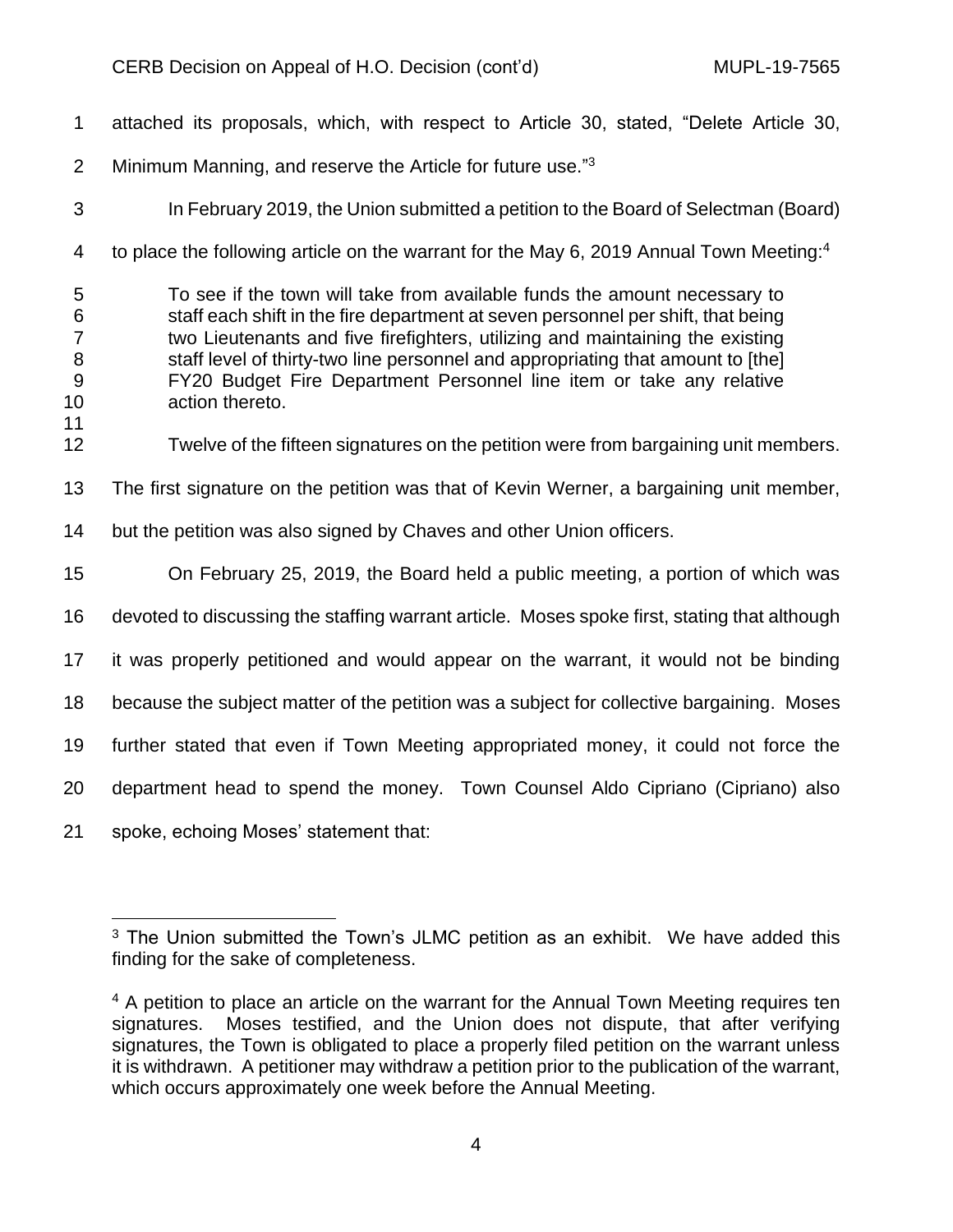What is being asked here is that the legislative body take over a function of the executive body (which is the Board of Selectmen) . . . Collective bargaining is vested and rests with the executive and you cannot bypass that - You can get the appropriation, as the Town Administrator says, but you can't put a subject of collective bargaining before the legislative body 6 6 6 6 6 that would basically usurp the duty and responsibility of the executive.<sup>5</sup>

 Chaves, identifying himself as the Union president, spoke next. Reading from a prepared statement, Chaves expressed the Union's support for the warrant article, which 9 he described as "asking to increase the minimum amount of firefighters on duty per shift." Apparently concerned that the Board would not even place the article to the warrant and that it had the right to remove it if it believed that the matter was solely a matter for collective bargaining, Chaves stated that the Board should place the article on the warrant because the Town had repeatedly and consistently refused to bargain over staffing on grounds that it was a "core managerial decision," and thus, not a mandatory subject of 15 bargaining. <sup>6</sup> Chaves stated that if the Board struck the article, it would leave firefighters and residents without recourse to safe staffing. Chaves explained that placing the article on the warrant was "us realizing there is something else we would have done," and trying to prevent the question of "did we do everything we could to help [residents affected by fires] hanging over our heads." He asked that if the Board had any issues about the

 We have added this finding at the Union's request, as it is supported by the video of the public meeting that the Union provided as UX-1.

<sup>&</sup>lt;sup>6</sup> Chaves also described the various scenarios in which the CERB has held that minimum staffing was, or was not, subject to mandatory bargaining.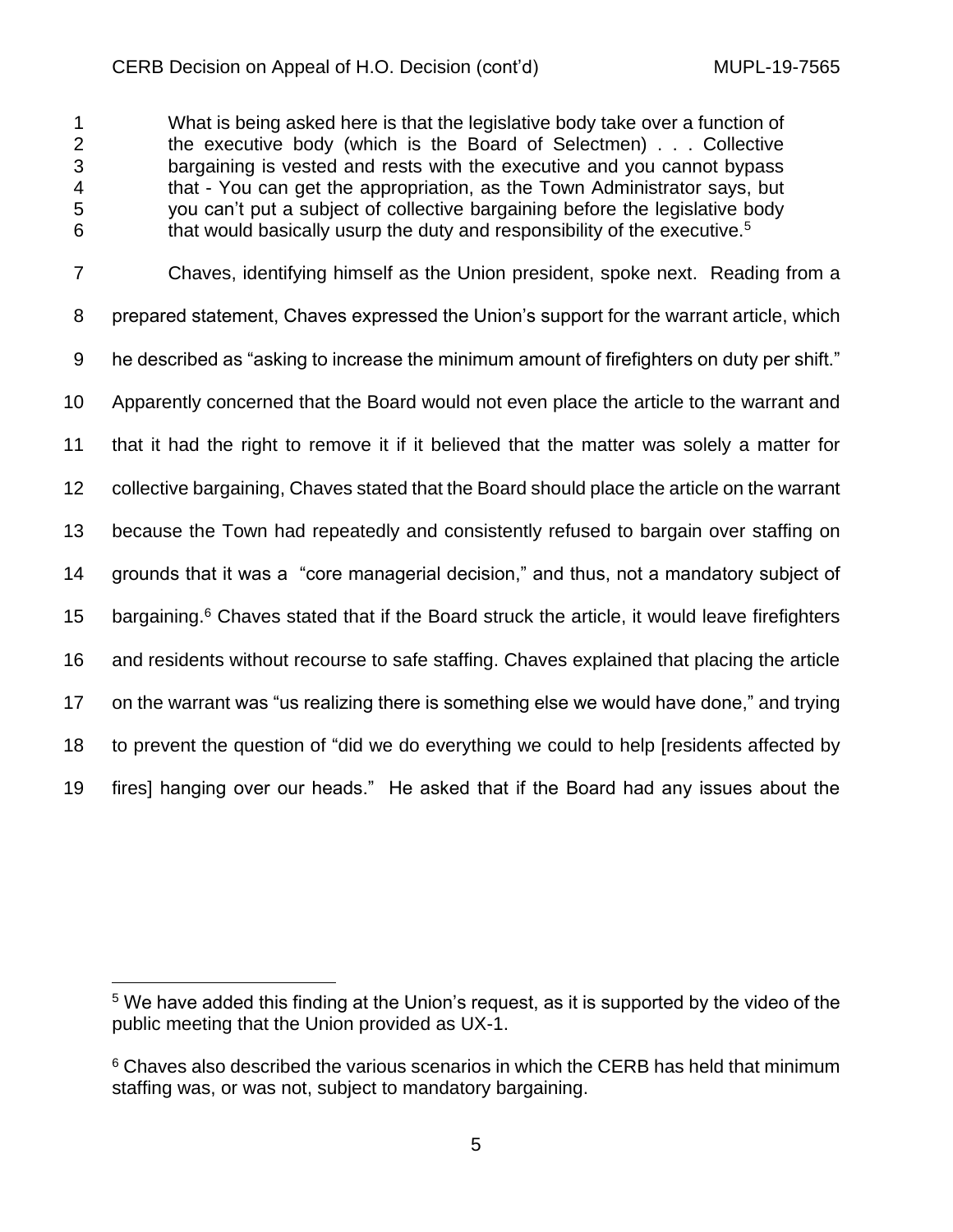legality or legitimacy of the article, "we would like to be notified and the opportunity to 2 prove otherwise."7

 After Chaves spoke, Selectman John M. Parent (Parent) assured Chaves that the article would remain on the warrant, notwithstanding disputes over its enforceability. Selectman Joseph J. Durant (Durant) added that the Board had never intended not to include it. Durant added, however, that based on the legal opinions the Board had received, he did not want Chaves to leave the meeting thinking that, even if the article passed, the Board had any obligation to do anything with it. Parent indicated that the Board had made a "conscious decision" to mention this tonight, as opposed to at the Town Meeting, so Chaves had time to check into matters. Cipriano added that, regardless of whether the staffing decision was a "core managerial decision" or a subject for collective bargaining, the article being proposed was for the executive branch, not the legislative branch of government to determine. Cipriano added that all the legislature can do is appropriate the money once the issue is settled. As the meeting drew to a close, another member of the Selectman stated, "Let's see what the voters say in May." As promised, the Town placed the article on the Annual Town Meeting Warrant,

where it appeared as Article 46. In the Finance Committee's written preamble to the

<sup>&</sup>lt;sup>7</sup> In its Answer to the Complaint, the Union denied that it submitted the February 2019 petition. In its Supplementary Statement, however, the Union does not dispute the Hearing Officer's finding that the Union (as opposed to individual bargaining unit members or Town residents) submitted this petition. We find ample evidence in the record to support this finding. In addition to the evidence discussed in footnote 16 of the Hearing Officer's decision, we find that President Chaves' use of the plural pronouns "us" and "we" during his presentation to the Board and his reference to the warrant article as "our proposal" supports the finding that he was speaking on the Union's behalf and not as an individual.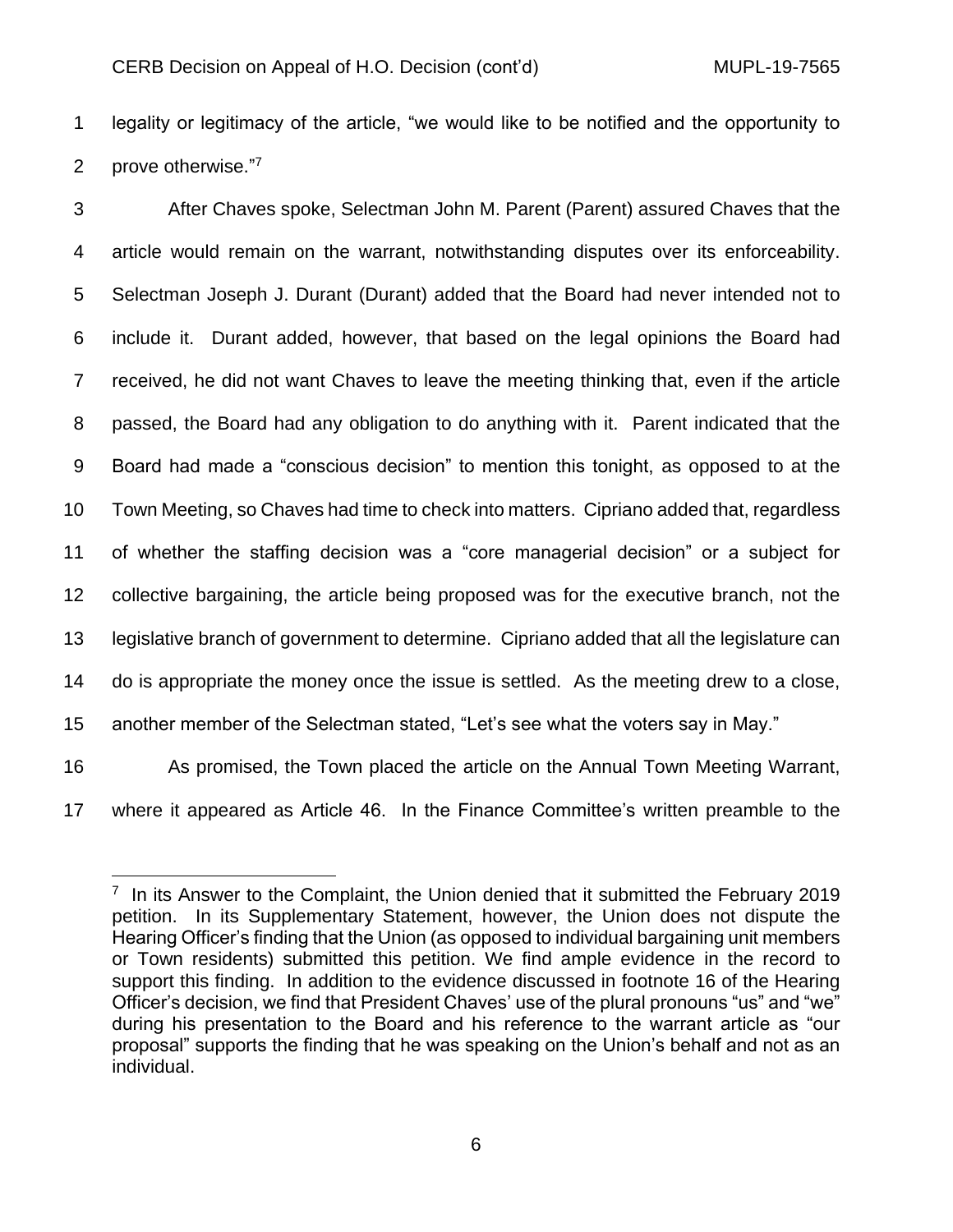|                | Warrant, it "unanimously recommended disapproval of Article 46," explaining that:                 |
|----------------|---------------------------------------------------------------------------------------------------|
|                | 2 "Without minimizing the public interest in maintaining firefighter staffing levels, the subject |
| 3              | matter of the article would intrude on collective bargaining issues and could serve to            |
| $\overline{4}$ | micro-manage firefighter overtime." <sup>8</sup>                                                  |

5 On or about April 3, 2019, the parties finalized a Memorandum of Agreement 6 (MOA) that continued the terms of the 2015-2018 CBA to 2019-2021, except as set forth 7 in the MOA. Notably, the MOA did not modify Article 30.

 Hudson's Annual Town Meeting was held on May 6, 2019. Numerous firefighters 9 attended the meeting, wearing red shirts.<sup>9</sup> Several firefighters spoke in favor of Article 46, and Town meeting voted in favor of it. After the meeting, the Union posted a thank you to those who attended on its public social media page. It also expressed its excitement to see the implementation of "the proposal of upping our minimum staffing from 6-7." The Town took no action after the Annual Town Meeting to implement Article 46.

<sup>&</sup>lt;sup>8</sup> The Union seeks an additional finding that Article 30 does not require the Department to fill shift vacancies until staffing drops below six firefighters, and were that to occur, the Town would fill the vacancies either through voluntary overtime, or, if there are not enough volunteers, by holding working firefighters over their shift, or calling parties in. As this finding helps to explain the Finance Committee's recommendation and is further supported by the cited testimony, we adopt it.

<sup>&</sup>lt;sup>9</sup> On May 6, 2019, the Union posted a reminder on its public social media page that Town Meeting was that evening. The post listed the warrant articles that the Union "agreed should be seriously considered" including Article 46. After discussing what it believed the "7 man minimum" would cost taxpayers, it urged viewers to attend Town meeting, to vote, and to wear red in support of the firefighters.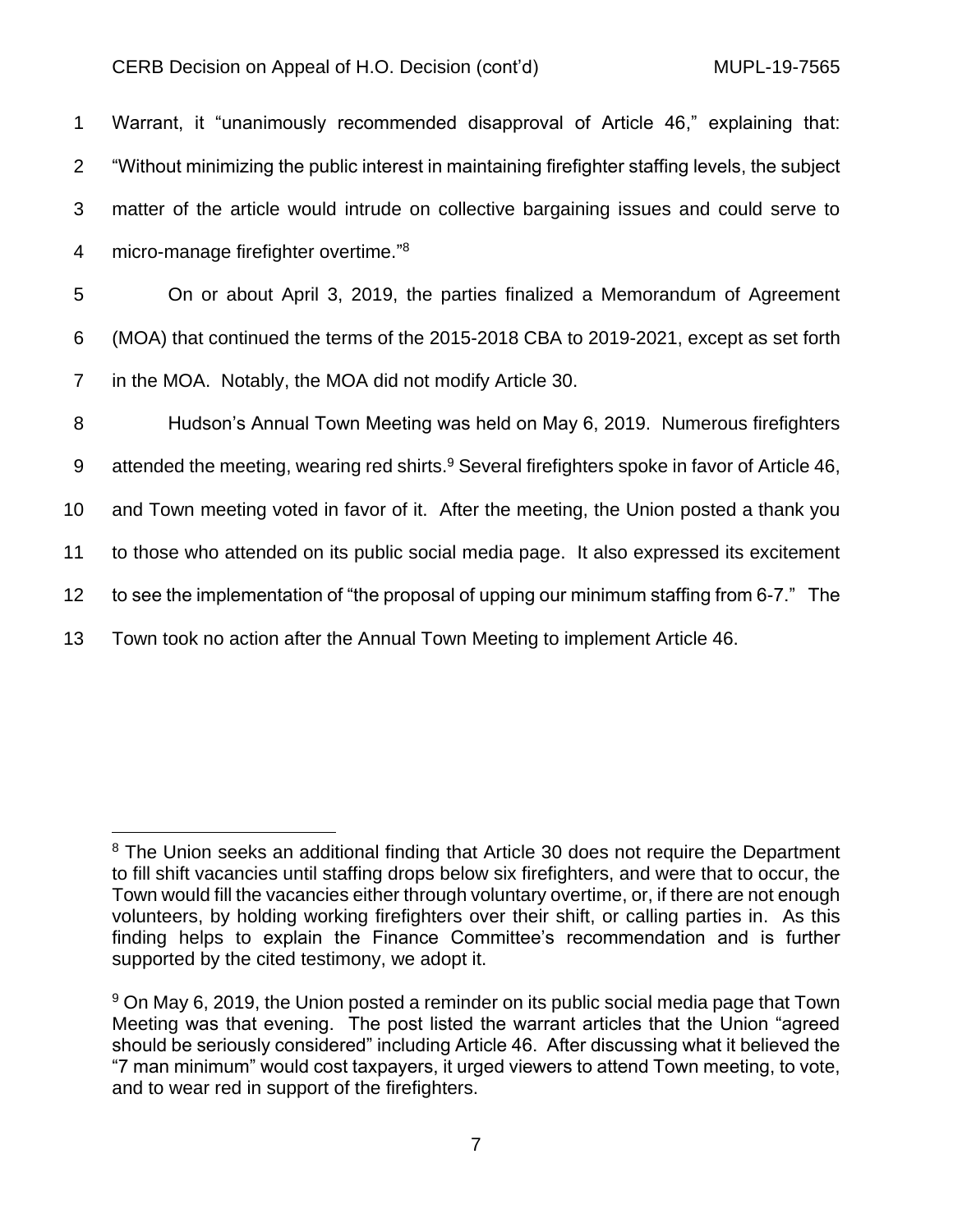| $\mathbf 1$          | On July 2, 2019, the Board sent Chaves a letter that was signed by Moses. <sup>10</sup> The                                                                                                                                                                                                                   |
|----------------------|---------------------------------------------------------------------------------------------------------------------------------------------------------------------------------------------------------------------------------------------------------------------------------------------------------------|
| 2                    | first line of the letter stated, "There appears to be some confusion regarding Article 46                                                                                                                                                                                                                     |
| 3                    | adopted by the Town Meeting at the Fall [sic] Town Meeting." Echoing themes that the                                                                                                                                                                                                                          |
| 4                    | Town had raised at the February public meeting, the letter stated that while the Town, as                                                                                                                                                                                                                     |
| 5                    | a legislative body, had the authority to appropriate funds to the Department's budget, how                                                                                                                                                                                                                    |
| 6                    | to spend those funds was an executive function for the Board to perform in conjunction                                                                                                                                                                                                                        |
| $\overline{7}$       | with administrative staff – the Executive Assistant and the Fire Chief. The letter indicated                                                                                                                                                                                                                  |
| 8                    | that the Town Meeting had not voted any additional funds to fund the change. <sup>11</sup>                                                                                                                                                                                                                    |
| $9\,$                | Chaves emailed a response to Moses on July 3, 2019, which asked the Town what                                                                                                                                                                                                                                 |
| 10                   | was preventing it from adopting the warrant article if the purpose of the Town's July 2                                                                                                                                                                                                                       |
| 11                   | email was simply to clarify how Town Meeting worked. Chaves speculated whether it was                                                                                                                                                                                                                         |
| 12                   | because the warrant article did not have a specific dollar amount and then asked that, if                                                                                                                                                                                                                     |
| 13                   | that were the case, why hadn't the Town brought that "omission" to its attention? Finally,                                                                                                                                                                                                                    |
| 14                   | Chaves asked:                                                                                                                                                                                                                                                                                                 |
| 15<br>16<br>17<br>18 | If and when we submit the same article inclusive with a specified dollar<br>amount and the town votes in favor of it in November will you adopt it then<br>(again referring to you and the BOS) [?] Or do you have no intention of ever<br>adopting this article regardless of what the townspeople vote for? |

<sup>&</sup>lt;sup>10</sup> The signature line of the letter was "Town of Hudson, By the Board of Selectmen, Joseph J. Durant, Chairman, By the Executive Assistant, Thomas Moses." Moses did not draft the letter but signed it on behalf of Durant because Durant was out of town. We have added this finding for the sake of completeness. It is supported by the record.

<sup>&</sup>lt;sup>11</sup> Moses also referenced a grant that the Town Administrator had applied for that would increase the staffing per shift of the Fire Department from eight to nine. Moses further discussed the grant in his second email to Chaves, noting that he did not know if the Board of Selectmen would accept it, but he was recommending that they should. The record does not reflect whether the Town ever received the grant.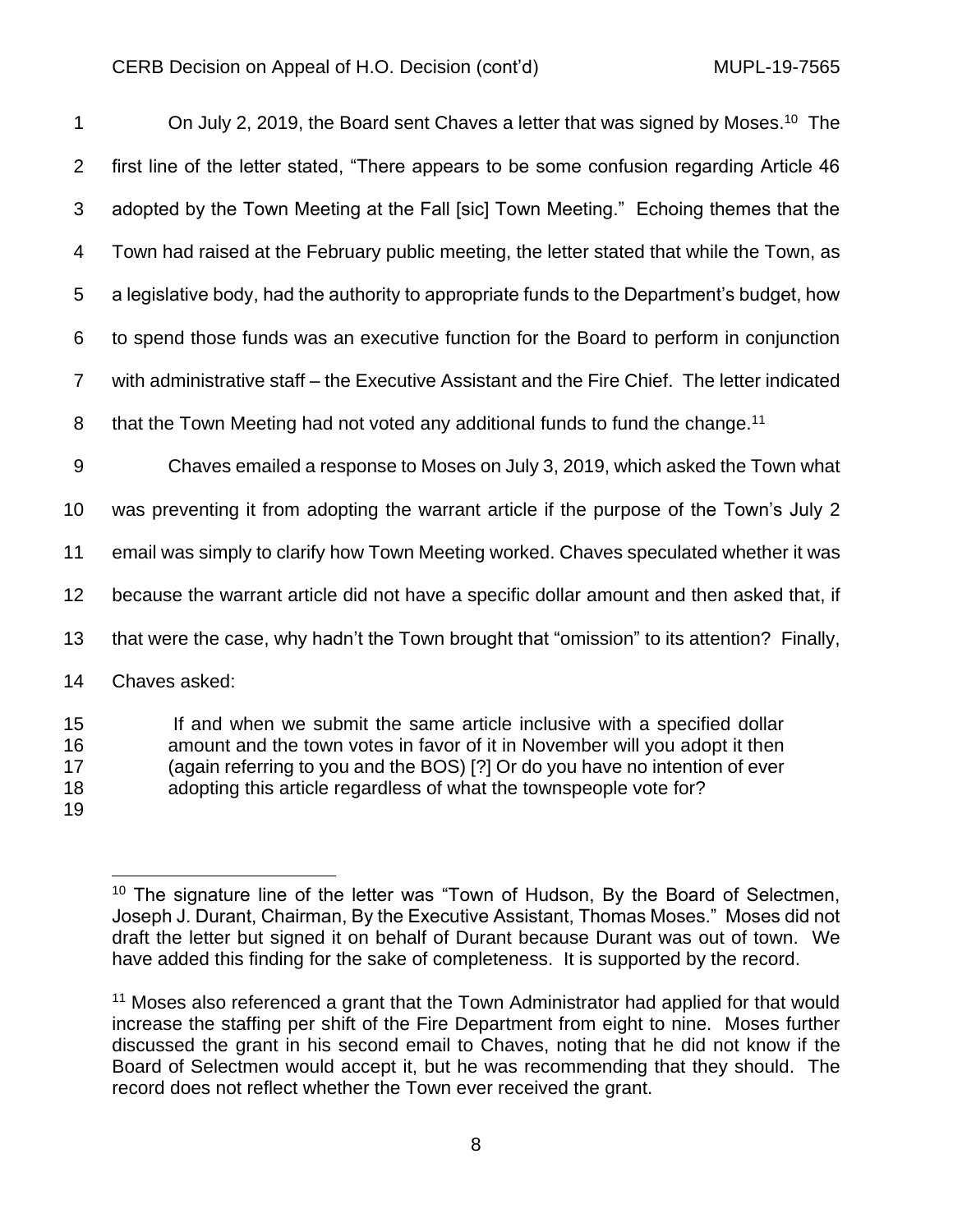1 Moses responded by email the same day. He did not respond to Chaves' final question 2 directly, except to confirm that there was no legal requirement to either follow or ignore 3 Town Meeting's vote.

 On July 8, 2019, a local newspaper ran a story with the headline "Hudson Fire Department minimum staffing remains at six despite Town Meeting OK." The article quoted Chaves as stating, "The Union plans to bring forward another petition article at the fall Town Meeting that includes funding."

 In August 2019, the Union petitioned the Board to insert an article in the warrant 9 for the November 18, 2019 Special Town Meeting.<sup>12</sup> The proposed article was identical to Article 46 except that the first part of the first sentence added the amount of appropriation sought, i.e., "To see if the Town will take from available funds **the sum of \$100,000** to staff each shift in the fire department at seven personnel per shift . . ." (Emphasis added).

<sup>&</sup>lt;sup>12</sup> The Union disputes the Hearing Officer's finding that the Union submitted the Fall Special Town Meeting petition. The challenge rests solely on the ground that the number of bargaining unit members' signatures on the petition was insufficient to qualify placement on the warrant. We do not find this argument persuasive, because as the Hearing Officer reasoned, the number of bargaining unit members is far less than the 100 signatures needed to qualify a petition for placement on the warrant. Furthermore, there is ample evidence in the record to support the Hearing Officer's finding. The evidence that we find most persuasive is Chaves' email to Moses on July 3, 2019, where Chaves asked what the Town would do "if and when **we** submit the same article inclusive with a specified dollar amount" and the newspaper article following that exchange discussing the Department's minimum staffing and stating that the "Union plan[ned] to forward another petition article at the fall Town Meet that included funding." Furthermore, the Union does not challenge the Hearing Officer's finding that it submitted the May 2019 petition and, as the Hearing Officer pointed out, the only difference between the two petitions is the addition of the dollar amount referenced in Chaves' email.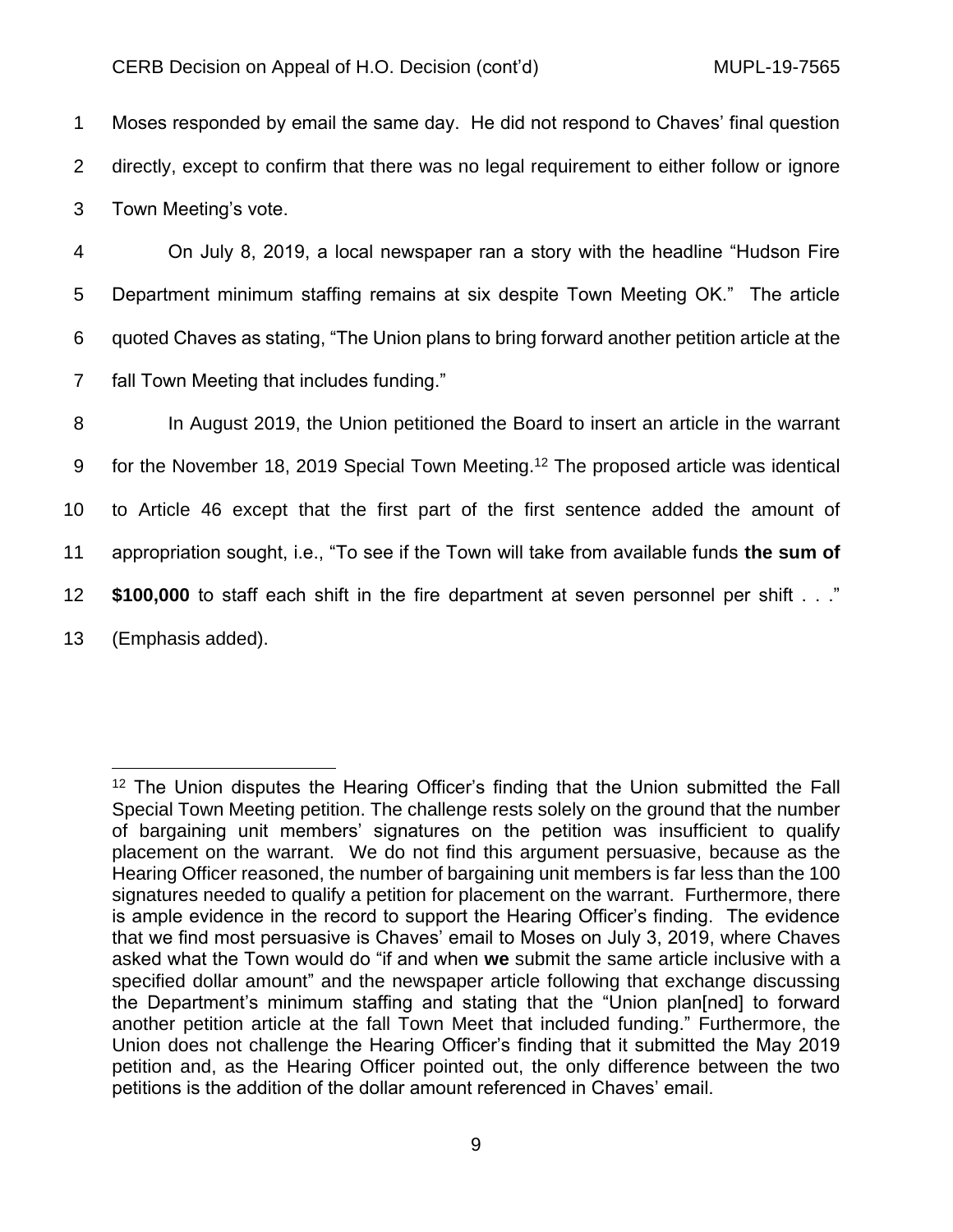The petition contained approximately 153 signatures, sixteen of which belonged to 2 bargaining unit members.<sup>13</sup> The Town placed the article on the Special Town Meeting Warrant as Article 19. Chaves' signature was first on the petition, and he was listed as the lead petitioner on the Special Town Meeting Warrant. The note following Article 19 stated, "The Finance Committee recommends against the adoption of the subject matter 6 of this article. Vote  $-7-1$ ." (Underline in original).

 Approximately one month later, on September 13, 2019, the Town filed this prohibited practice charge alleging that the Union had violated Sections 10(b)(1) and 10(b)(2) of the Law by: 1) repudiating Article 30 of the parties' collective bargaining agreement (CBA); 2) attempting to get through the Town Meeting what was not obtained through contract negotiations; and 3) bypassing the Town's bargaining representative by going directly to the Town Meeting for a contract term versus negotiating with the Town's representative.

 The Union did not withdraw Article 19 from the warrant after the charge was filed. Instead, at the November 18 Special Town Meeting, Chaves introduced Article 19 and spoke on its behalf. Other firefighters also spoke on its behalf and bargaining unit members again wore red.

 On November 21, 2019, the DLR investigated this charge. On December 5, 2019, the Investigator issued a one-count complaint of prohibited practice and partial dismissal (Complaint). The Complaint alleged that, by petitioning the Board to insert the above-described warrant articles for both the May 6, 2019 Annual Town Meeting and the

<sup>&</sup>lt;sup>13</sup> A petition to place an article on the warrant for a special Town meeting requires the lesser of 100 signatures or 10% of the registered voters.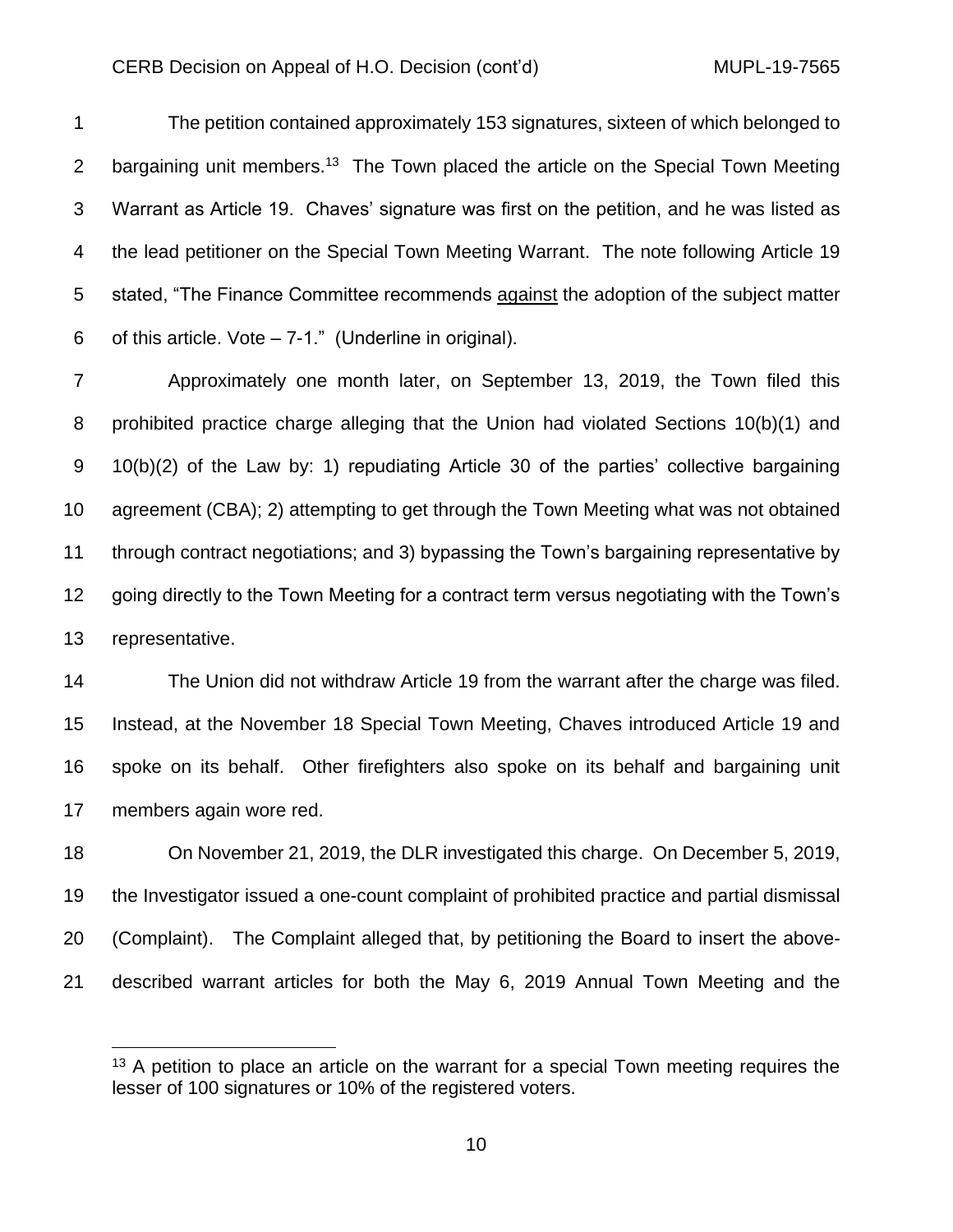November 18, 2019 Special Town Meeting, the Union had "bypass[ed] the Town's designated bargaining representative when it petitioned the Town Meeting to increase staffing in violation of Section 10(b)(2) and, derivatively, Section 10(b)(1) of the Law." The Investigator found that the Town's allegation that the Union violated Section 10(b)(2) by engaging in bad faith bargaining through its attempt to get through Town Meeting what it did not obtain through contract negotiation was subsumed in the bypass allegation.

 The Investigator did not find probable cause to believe that by this conduct, the Union had also repudiated Article 30 of the CBA. Based on her finding that the Town was not required to change the minimum staffing level as set forth in the CBA even if the Town Meeting had voted to fund an additional firefighter on each shift, she found that the "Union's actions did not compel the Town to change the number of firefighters assigned per shift or mandate any change to Article 30 of the CBA." Accordingly, she did not find "probable cause to believe that the Union's efforts at the Town Meeting to increase staffing levels on each shift constituted a deliberate refusal to abide by the CBA in 15 violation of the Law."<sup>14</sup>

# 16 Opinion<sup>15</sup>

 The Investigator also dismissed an allegation that certain statements made by bargaining unit members during the Town meetings independently violated Section 10(b)(1) of the Law. The Investigator held that the Town failed to present evidence as to what Werner said at the first meeting or what Chaves said at the second meeting. The Investigator also found that Chaves' statement at the May Town Meeting, "We need help," would not tend to restrain or coerce employees or the employer in the exercise of its Section 2 rights. The Town did not seek CERB review of the dismissed allegations.

<sup>&</sup>lt;sup>15</sup> The CERB's jurisdiction is not contested.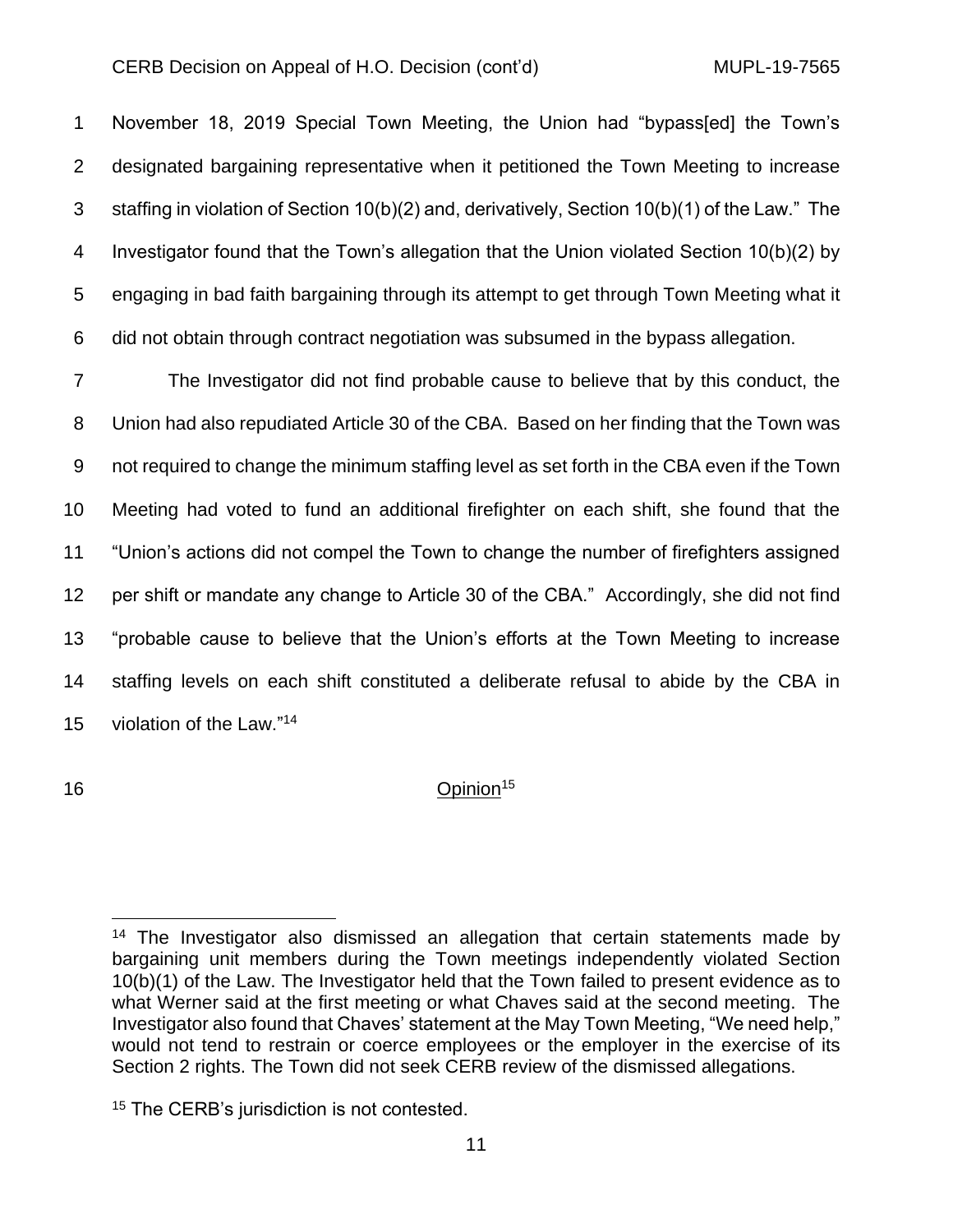In general, a union's obligation to bargain in good faith under Section 10(b)(2) of the Law mirrors an employer's good faith bargaining obligation under Section 10(a)(5) of the Law. Boston School Committee, 37 MLC 214, 221, MUPL-06-4570 (May 23, 2011) (citing North Middlesex Regional School District Teachers Association, 28 MLC 160, 163, MUPL-4153 (October 23, 2001) and further citing Town of Hudson, 25 MLC 143, 147, MUP-1714, (April 1, 1999)). In this case of first impression, we must consider whether a union violates its duty to bargain in good faith when, both before and after it executed a memorandum of agreement containing an unchanged minimum staffing provision, it petitions a town meeting to appropriate funds to increase minimum staffing beyond the contractual level. We agree with the Hearing Officer that the Union's conduct violated the Law, but we modify his reasoning.

#### Timeliness

 We first address one of many arguments made by the Union, that the Hearing 14 Officer erroneously concluded that the allegation concerning the Union's petition to insert an article on the warrant for the May 6, 2019 Annual Town Meeting was timely. Section 15.04 of the DLR's regulations, 456 CMR 15.04, states, "except for good cause shown, no charge shall be entertained by the Department based upon any prohibited practice occurring more than six months prior to the filing of a charge with the Department." A charge of prohibited practice must be filed with the DLR within six months of the alleged violation or within six months from the date that the violation became known or should have become known to the charging party, unless good cause is shown. Massachusetts Teachers Association, 39 MLC 233, 237, MUPL-08-4631 (February 28, 2013). Here, the evidence shows that the Union first submitted the petition in February 2019. At the Board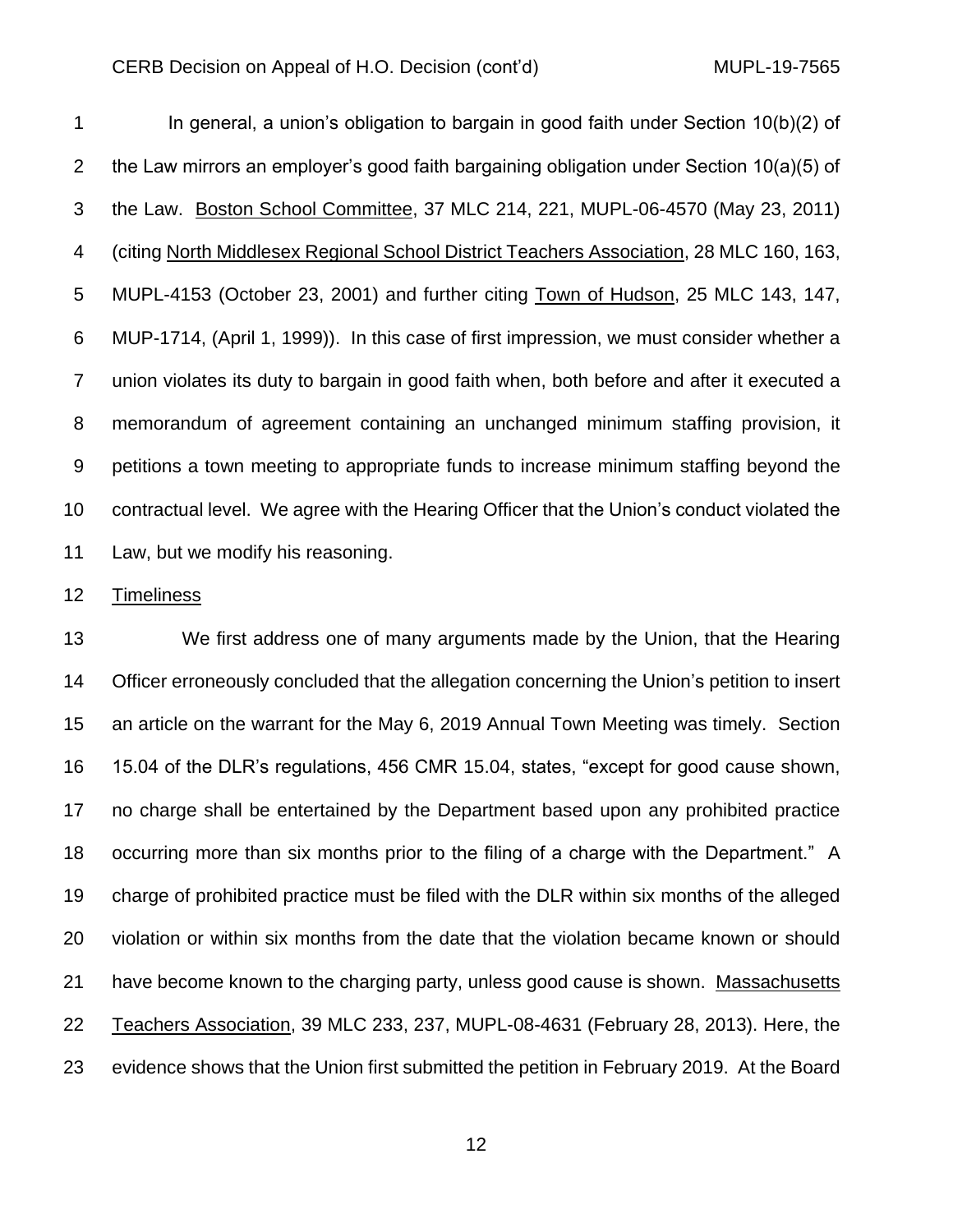meeting on February 25, 2019, the Town assured the Union that its petition would be placed on the warrant. Thus, because the Complaint alleges, and the Town argues, that 3 the Union violated the Law by petitioning Town Meeting,<sup>16</sup> the Town knew or should have known of the alleged violation by February 25, 2019 at the latest. That it did not file the charge until more than six months later, on September 13, 2019 renders this aspect of the charge untimely. The fact that the Union petitioned a second time in August 2019 does not convert the first petition into a continuing violation, as the Hearing Officer's decision suggests. The impact and effect of the Union's initial submission was discrete and finite – just as the Union hoped, and the Town assured, the petition was placed on the warrant for the May Town Meeting, resulting in the matter being discussed and voted on at that time. See Wakefield School Committee, 27 MLC 9, 10, MUP-2441 (August 16, 2000) (period of limitations began when employee received suspension because that was a discrete event). The Union's filing of the August petition, while certainly related, was nevertheless a separate and discrete act. There is no dispute, however, that this aspect of the charge was timely. See Boston Police Superior Officers Federation v. Labor Relations Commission, 410 Mass. 890, 893 (1991) (charge timely filed where, "[a]lthough

<sup>&</sup>lt;sup>16</sup> In its appeal, the Union argues that the Hearing Officer erred when he framed the issue as whether the Union violated the Law by petitioning Town Meeting, as opposed to petitioning the Board of Selectman. As the Hearing Officer points out in footnote 20 of his decision, the Complaint clearly alleges that the Union violated the Law by petitioning Town Meeting to increase firefighter staffing. Although the Complaint also alleges that the Union petitioned the Board of Selectmen, the facts set out above and in the Hearing Officer's decision show that a necessary precursor to petitioning Town Meeting is petitioning the Board, which is required only to perform the ministerial task of checking signatures. Furthermore, it is not as if the Union lacked notice that the issue would be framed in this manner, as two out of three of the allegations in the Town's prohibited practice charge pertained to the Union's act of petitioning Town Meeting. We therefore reject this argument without further discussion.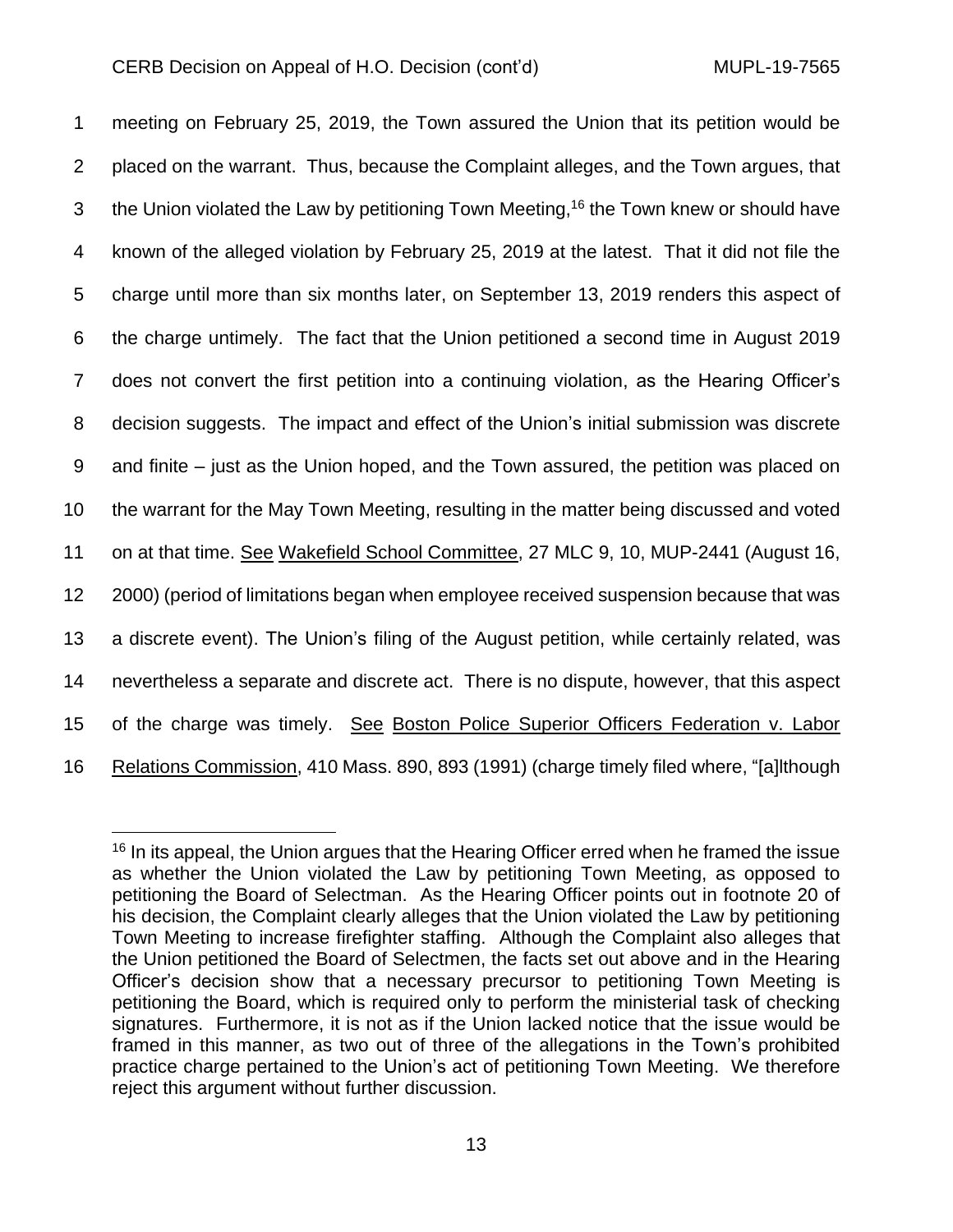certain prohibited practices may have occurred more than six months before the federation filed its charge, an alleged prohibited practice occurred more recently.") It is to that allegation we now turn.

August 2019 Warrant Article

 The Hearing Officer's determination that the Union violated the Law by petitioning Town Meeting was premised on his conclusion that minimum staffing, although not a mandatory subject of bargaining, was nevertheless a "proper" or permissive subject of bargaining as to which the parties could and did strike a legally binding agreement. See City of Lawrence School Committee, 3 MLC 1304, 1311, MUP-2287 (December 7, 1976); Town of Danvers, 3 MLC 1559, MUP-2292 (April 6, 1977). On this basis, he distinguished the decisions that the Union relied on to argue that a party only violates its duty to bargain in good faith by petitioning town meeting/bypassing the executive branch regarding mandatory subjects of bargaining. See NAGE v. Labor Relations Commission, 17 Mass. App. Ct. 542 (1984); Anderson v. Board of Selectmen of Wrentham, 406 Mass. 508 (1990). Instead, the Hearing Officer concluded that the Union's conduct in taking the minimum staffing issue directly to Town Meeting amounted to a prohibited bypass of the Town's bargaining representative in derogation of the Law.

 The Union challenges this conclusion on appeal by reiterating many of the arguments that it made to the Hearing Officer. In particular, it claims that the Hearing Officer erred by extending the duty to bargain in good faith or the duty to deal with designated representatives to permissive subjects of bargaining. We need not dwell on these arguments, however, because they ignore the critical fact that the April MOA that the parties entered into before the Union filed its second petition contains a minimum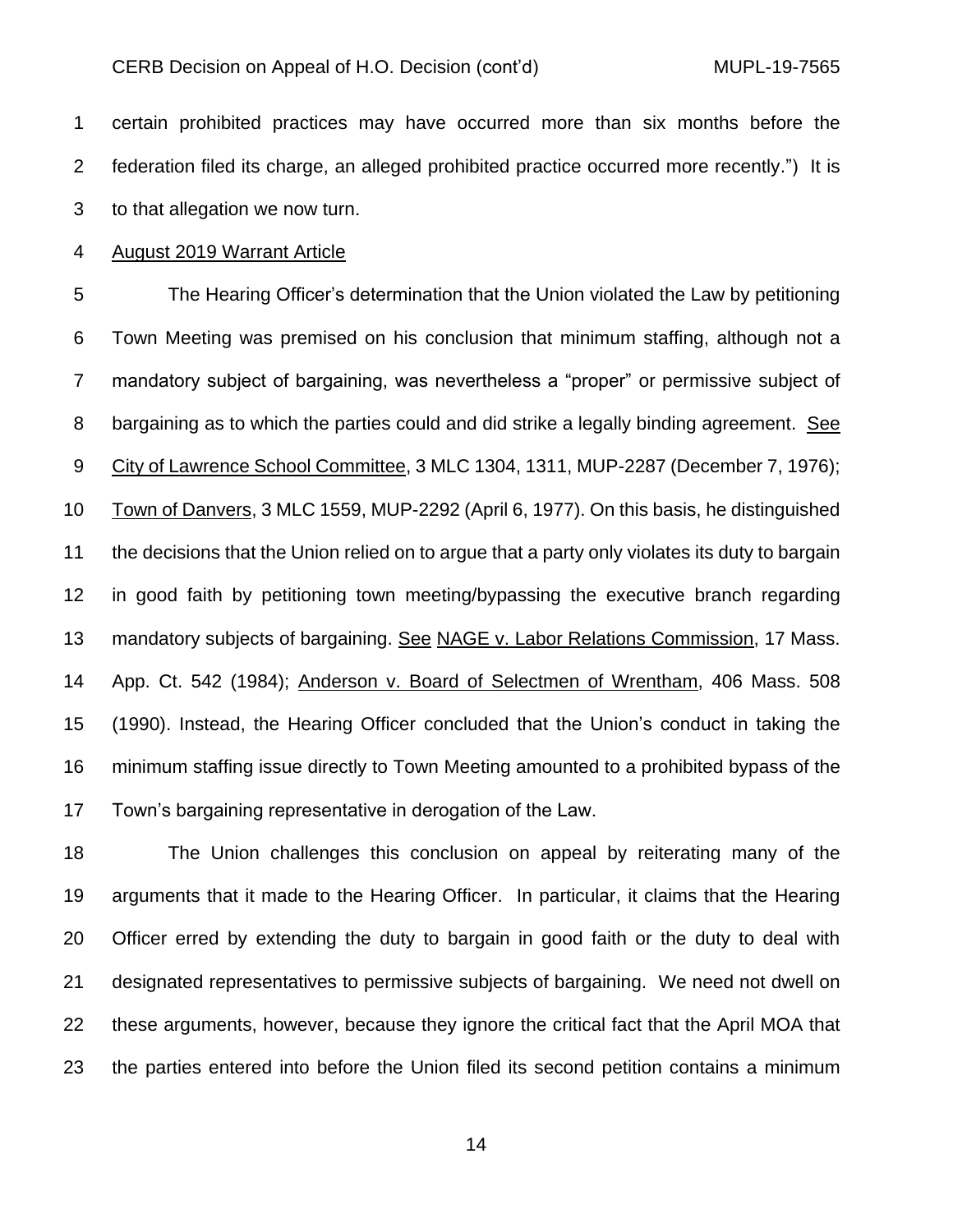staffing provision. It is well-established that, "[a]lthough a shift manning provision may not be a mandatory subject of bargaining, it is a subject upon which the City may choose to commit itself through collective bargaining." City of Chelsea, 13 MLC 1144, 1150-1151, MUP-6211 (September 22, 1986). Thus, while the courts have held that a municipality has a right to determine the size of its work force on a yearly basis, and thus, that minimum staffing provisions are unenforceable against the municipality beyond the first fiscal year absent the town's legislative body appropriating the necessary funds, see Town of Billerica v. International Association of Firefighters, Local 1495, 415 Mass. 692 (1993), they have nevertheless held that towns have an obligation under the Law to seek funding for the negotiated provision before town meeting for each year the contract is in effect. Id. at 696; accord Local 1652, International Association of Firefighters v. Town of Framingham, 442 Mass. 463 469-470 (2004) (and cases cited therein). In other words, once a minimum staffing provision is negotiated into a CBA, its permissive or mandatory status is irrelevant to the employer's obligation to seek funding for the provision, and, if funded, to comply with its terms.

 Thus, in City of Chelsea, the City, citing an inability to pay additional overtime and without seeking supplemental funding, directed its fire chief not to expend further overtime funds. As a result, shift staffing levels fell below the contractual minimum. Id. at 1148- 1149. The CERB held that the City's conduct violated its duty to bargain in good faith by repudiating the minimum manning provision and by failing to take all steps necessary to comply with the contractual staffing level, including, if necessary, seeking supplemental appropriations. In so holding, the CERB acknowledged the non-mandatory nature of the staffing provision but noted that it was part of the collective bargaining agreement and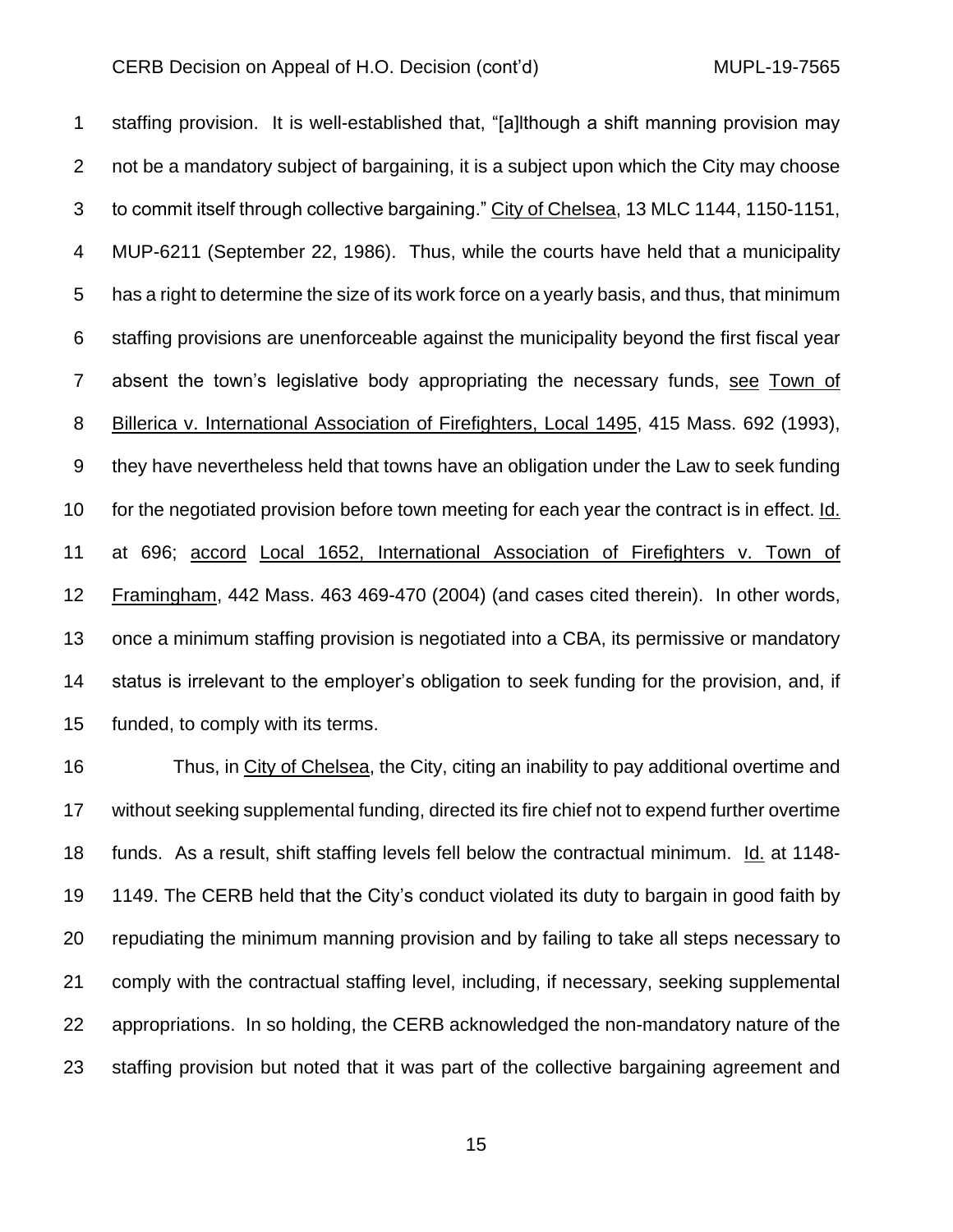thus, "inextricably related to all other terms and conditions of employment in the contract." Id. at 1150. As the CERB stated, holding the parties to the "totality of their bargain promotes more stable and predictable labor relations in the Commonwealth" because "[b]oth parties to the agreement may negotiate with the assurance that any deal to which they ultimately agree cannot be unilaterally altered by one party's renouncement of part of the package of compromises." Id. at 1150-1151.

 The same reasoning applies here. Just as an employer may not lawfully refuse to seek funding for a minimum staffing clause from Town Meeting in subsequent years, the Union should not be permitted to achieve its failed bargaining goals through Town Meeting. Not only is this inherently destabilizing, but it also interferes with Chapter 150E's 11 statutory scheme by involving the legislative body in the collective bargaining process in matters that are exclusively reserved to the executive. As explained in Anderson v. Wrentham, once an agreement is negotiated, the only role that the legislative body plays is that of funding the agreement. Permitting the Union to involve Town Meeting in other ways "would render the bargaining process an empty formality." 406 Mass. at 512, n 8. See also Town of Swampscott, 2 MLC 1531, 1532, MUP-2286, MUP-2290 (June 7, 1976) (cited with approval in Local 1652, IAFF v. Town of Framingham, 442 Mass. at 472-473 (deeming school committee's petitioning to put funding decision before voters after town meeting had already appropriated funds to implement a collective bargaining agreement with the police department an "unfortunate disregard for the spirit if not the letter of G.L. c. 150E" and an "unwonted interference with the orderly process of collective bargaining")).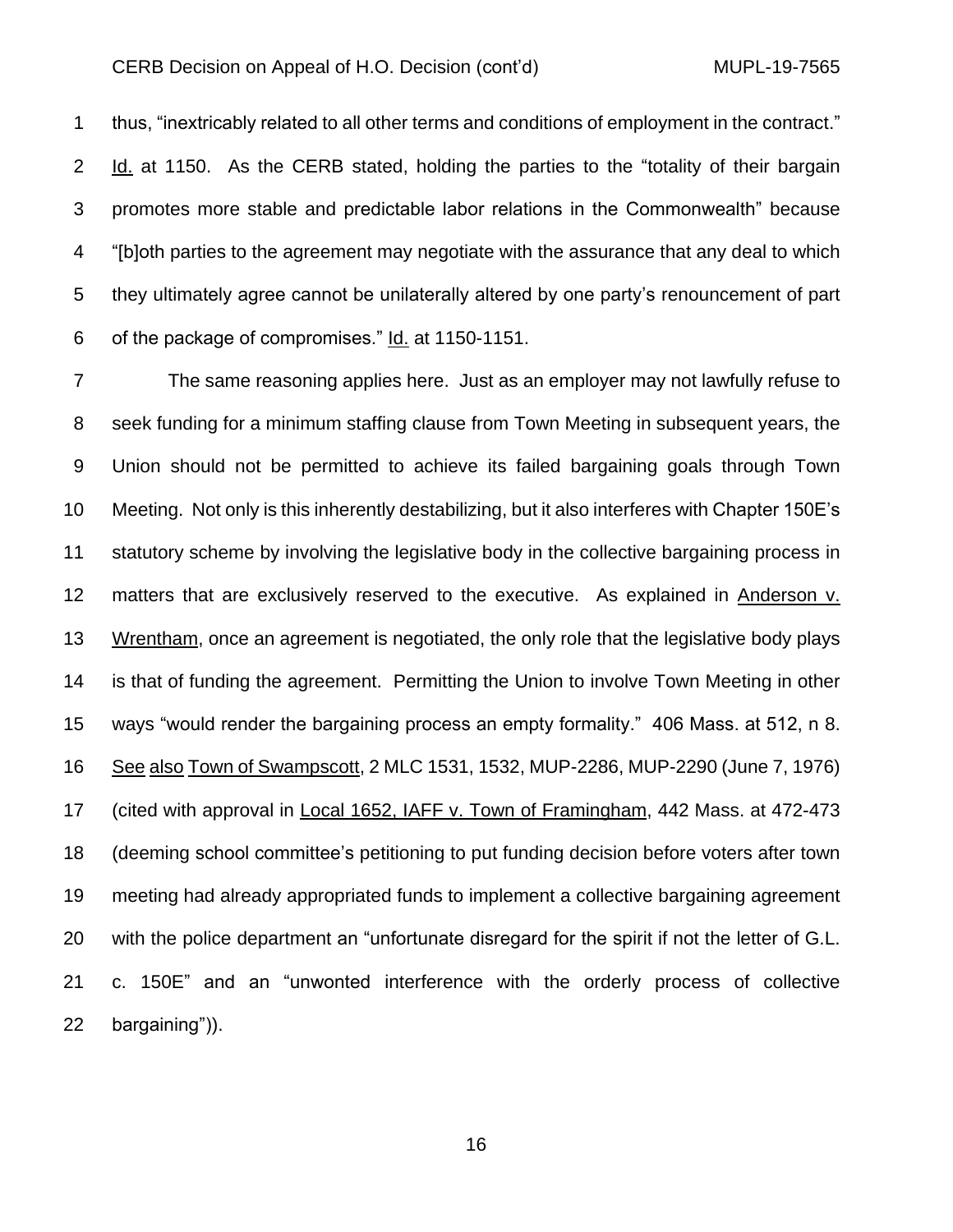This principle is also reflected in Chapter 150E itself, in Section 7(d) of the Law, which renders any by-laws enacted by a legislative body a nullity if there is a collective bargaining agreement containing conflicting terms. Id. at 475-476 (summarizing Section 7(d)). This statutory subordination of local legislative action to the provisions contained in a finalized CBA is further support for the conclusion reached here – that the Union's conduct violated its duty to bargain in good faith by attempting to seek through the legislative body that which it could not obtain at the bargaining table. Once the MOA was finalized, the Union was obliged to live by its terms. As with any other provision in a CBA, and consistent with the bargaining duty that we have repeatedly imposed on employers, if the Union wished to change its terms, it was obliged to do so through bargaining and not by unilaterally taking other steps to effectuate the change. Anderson v Wrentham, 406 Mass. at 512, n. 8; cf. Boston School Committee, 37 MLC at 221 (holding that union's unilateral imposition of additional steps in negotiated pilot school conversion process an unlawful unilateral change). And, as explained above, this is the case even if the provision at issue was incorporated in the agreement through permissive, not mandatory, bargaining. Once the provision was bargained, it was, subject to funding, enforceable against both parties.

 That the employer would have had the right to refuse any mid-term request to bargain does not justify the Union's conduct. It is well established that a party to a collective bargaining agreement need not bargain during the term of that agreement over subjects that were part of the bargain when the parties negotiated the agreement. Town of Westborough, 25 MLC 81, MUP-9892 (June 30, 1997) (citing City of Salem, 5 MLC 1433, 1436-1437 (1978)). As explained above, a contrary rule would be antithetical to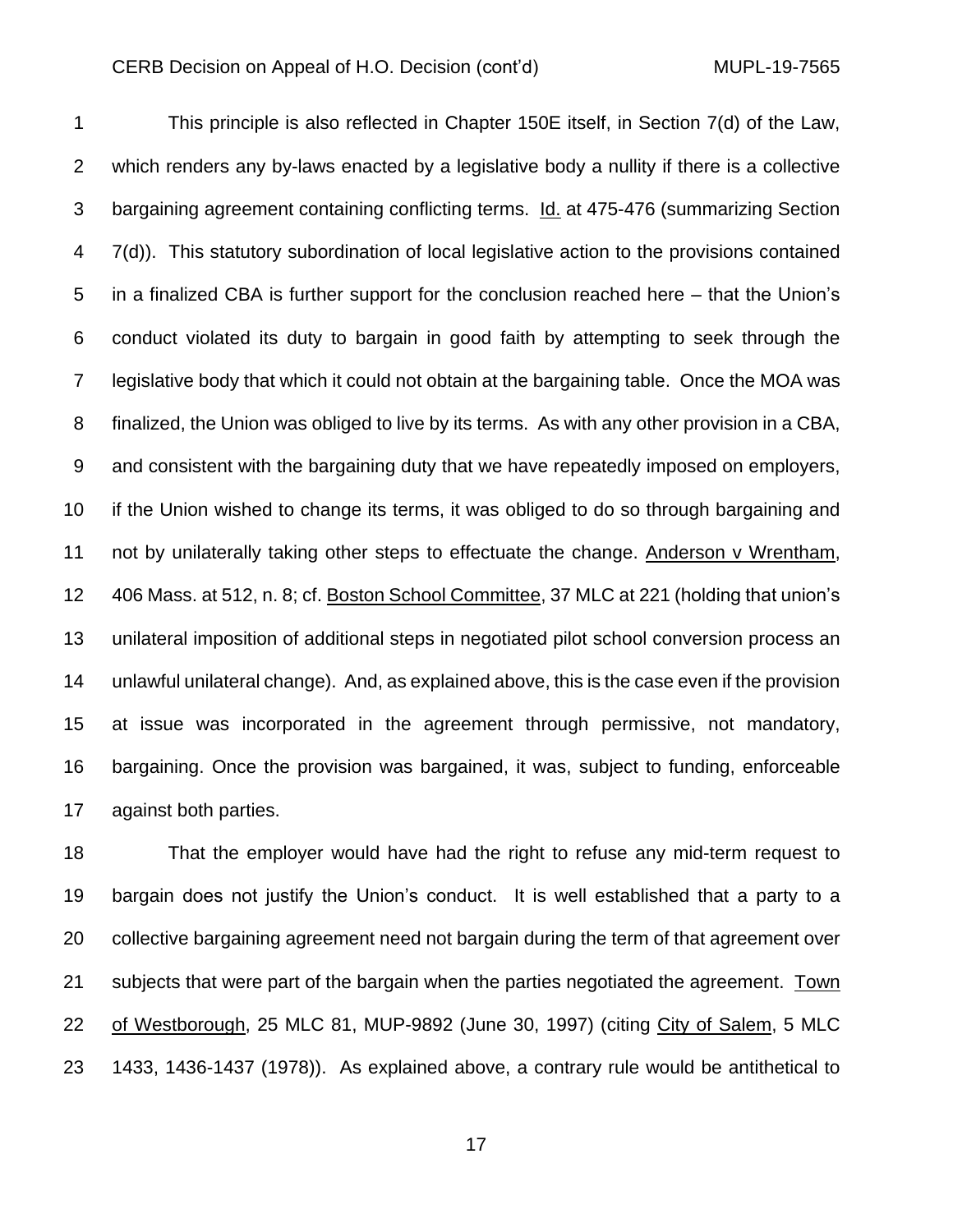the maintenance of stable and harmonious labor relations embodied in the myriad of Chapter 150E's "dos and don'ts." We thus affirm the Hearing Officer's decision that the Union violated its duty to bargain in good faith when it bypassed the Town's bargaining representative in August 2019 and petitioned Town Meeting to increase firefighter minimum staffing.

 We briefly address the Union's remaining arguments. First, the Union asserts that the Hearing Officer erroneously ruled and made a "false claim" when stating that the violation was that the Union sought to change a term of the CBA. The Union points out that when dismissing the repudiation claim, the Investigator found that the "Union's actions did not compel the Town to change the number of firefighters assigned per shift or mandate any change in Article 30." However, the Hearing Officer's and the Investigator's statements do not conflict. The Hearing Officer's focus in each of the statements cited by the Union was the Union's *attempt t*o change the term by petitioning 14 Town Meeting<sup>17</sup> instead of through the collective bargaining process. The fact that the Union may have been unable to do so is beside the point, as it is the means that the Union chose to achieve its goal, not the outcome of its efforts that is at issue in this

<sup>&</sup>lt;sup>17</sup> The Union's assertion that the Hearing Officer never showed when or how the Union bypassed the Town's representatives is meritless. The Union's argument is premised on the fact that the only time and place that such bypass occurred was at Town Meeting itself. It asserts that because the Investigator dismissed the Town's allegations that certain statements made by bargaining unit members at Town Meeting did not violate the Law, there was no basis for the Hearing Officer's finding that the Union bypassed the Town's representatives. As we have repeatedly stressed, however, it is the Union's conduct in taking the matter directly to Town Meeting that violated the Law. The Hearing Officer's well-supported findings that the warrant article was placed on the Special Town Meeting Warrant at the Union's behest in August 2019, coupled with its presence on that warrant and evidence that the article was discussed at Town Meeting more than suffices to demonstrate the bypass found here.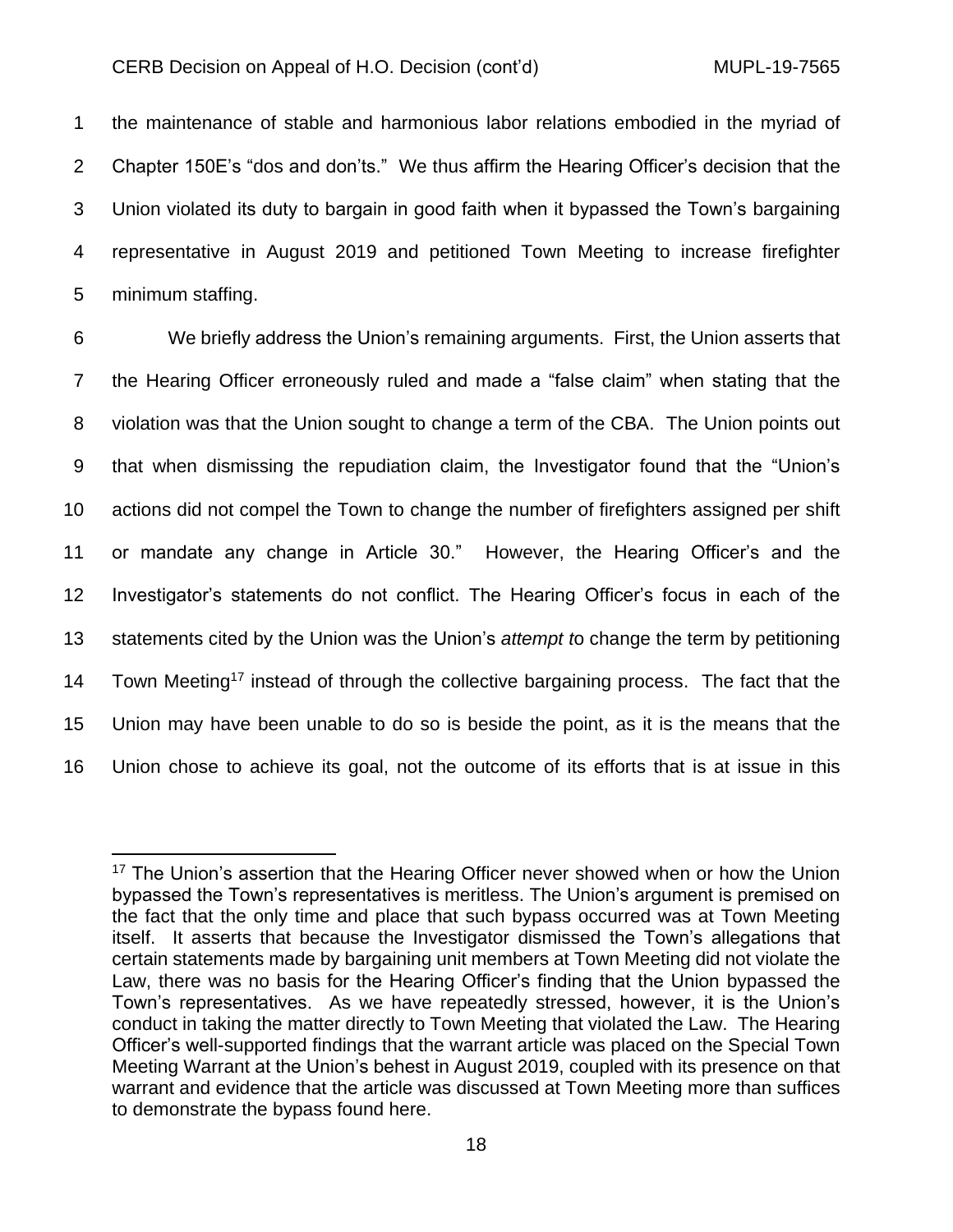proceeding. See Local 1462, AFSCME, 9 MLC 1315, 1321, MUPL-2483 (H.O. October 6, 1982) (cited with approval in Anderson v. Wrentham, 406 Mass. at 513, n. 9) (union's *conduct* in seeking to change health insurance premium contribution rates by seeking an appropriation at town meeting is a prohibited bypass of the town's bargaining representatives in derogation of the Town's bargaining rights).

 The Union further contends that the Hearing Officer improperly ignored the Town's conduct that enabled or permitted it to file the complained of action. The gist of this argument pertains to the Board's conduct after the Union filed the first petition, including never advising the Union that it believed that the Union's conduct was an unfair labor practice or asking it to withdraw the petition; never asking it to bargain; and statements such as those made by a selectman at the February 2019 public Board meeting that, "we will see what the voters say in May." Even generously construing that statement as tacit permission for the Union to go forward with the petition, the Union's argument ignores the discussion that preceded it, in which the Board members and Town counsel emphasized that the petition was not enforceable because only the executive had the right to determine staffing levels. It further ignores that, regardless of what the Board believed regarding the warrant article's enforceability, once the Board approved the signatures, it had to place the article on the warrant. Most importantly, however, the Union's argument ignores that within a month of the Union filing the second petition, the Town filed this charge. The Union contends that by then, it was too late to avoid a violation. However, the Union still had two months before Town Meeting took place to withdraw the petition, which would have prevented the article from being discussed at Town Meeting. Although the Union acknowledges that it had the ability to withdraw its petition up to a week before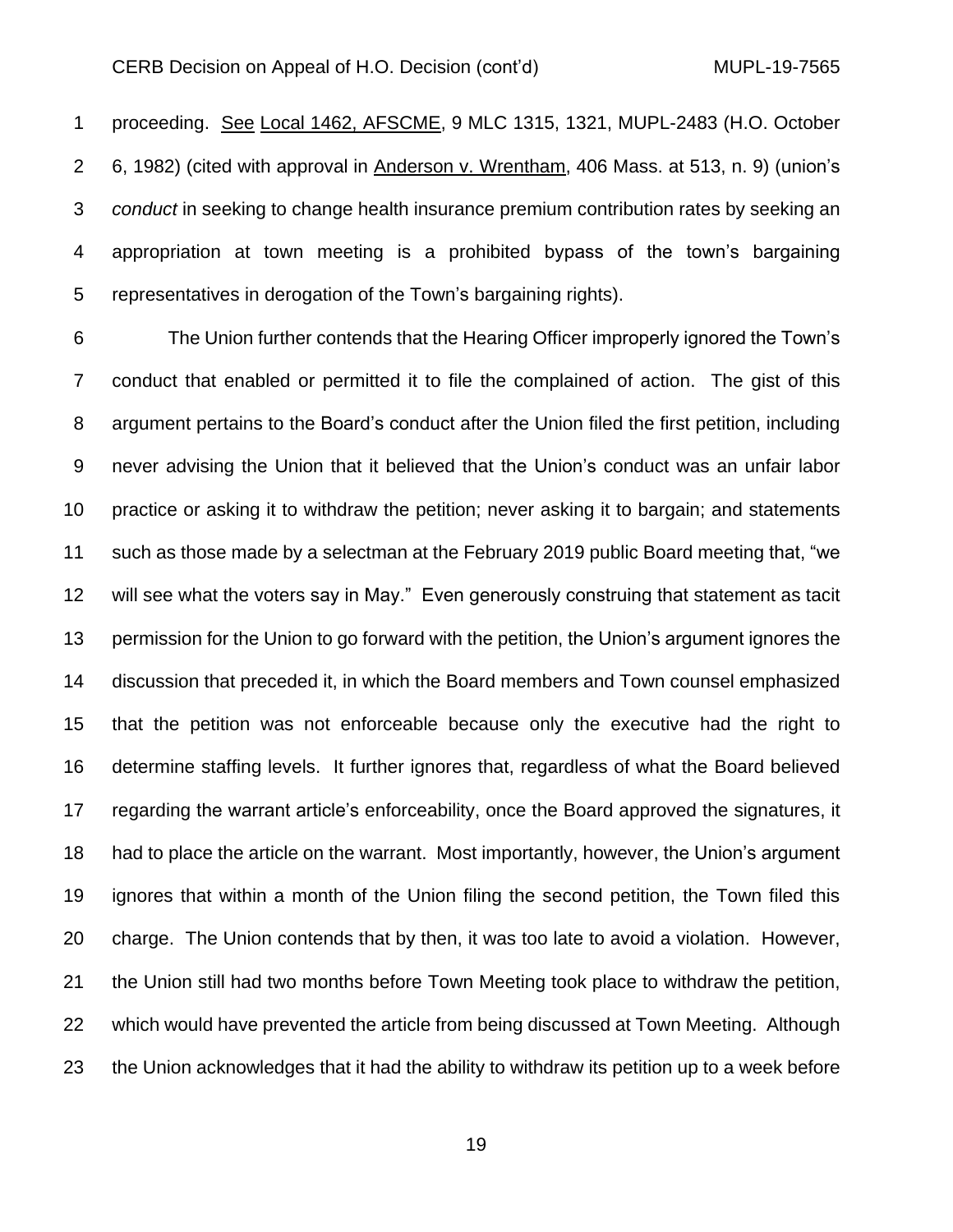the Town Meeting, it did not do so. Its failure to act at that point forms the basis of the allegation before us. Notably, the Union does not cite, and we are unaware of, any decision treating a party's failure to advise another party that its conduct constitutes an unfair labor practice as a viable defense to a subsequent charge. As to the Union's claim that the Town never requested bargaining on the issue, we note that the first petition was filed at a time when the parties were actually engaged in successor negotiations, and the second was filed after negotiations concluded, when, as discussed above, the Town was under no obligation to bargain mid-term over items contained in the CBA.

 Finally, the Union reiterates its claim that the Hearing Officer's decision failed to avoid constitutional issues or speech issues. However, as the Hearing Officer notes, the Investigator dismissed the Section 10(b)(1) allegation concerning statements made by individual bargaining unit members during Town Meeting. Further, the Hearing Officer's decision does not limit the Union or its bargaining unit members to publicize its positions on safety and manning issues in a manner that does not require Town Meeting action. Nor does it prevent the Union from supporting local political candidates whom they believe will be more responsive to their concerns. For all the reasons set forth above, however, permitting a union to achieve its bargaining goals relating to a provision in a collective bargaining agreement through a petition to the Town's legislative body rather than through the statutory collective bargaining process constitutes a violation of Section 10(b)(2) and, derivatively, Section 10(b)(1) of the Law.

Conclusion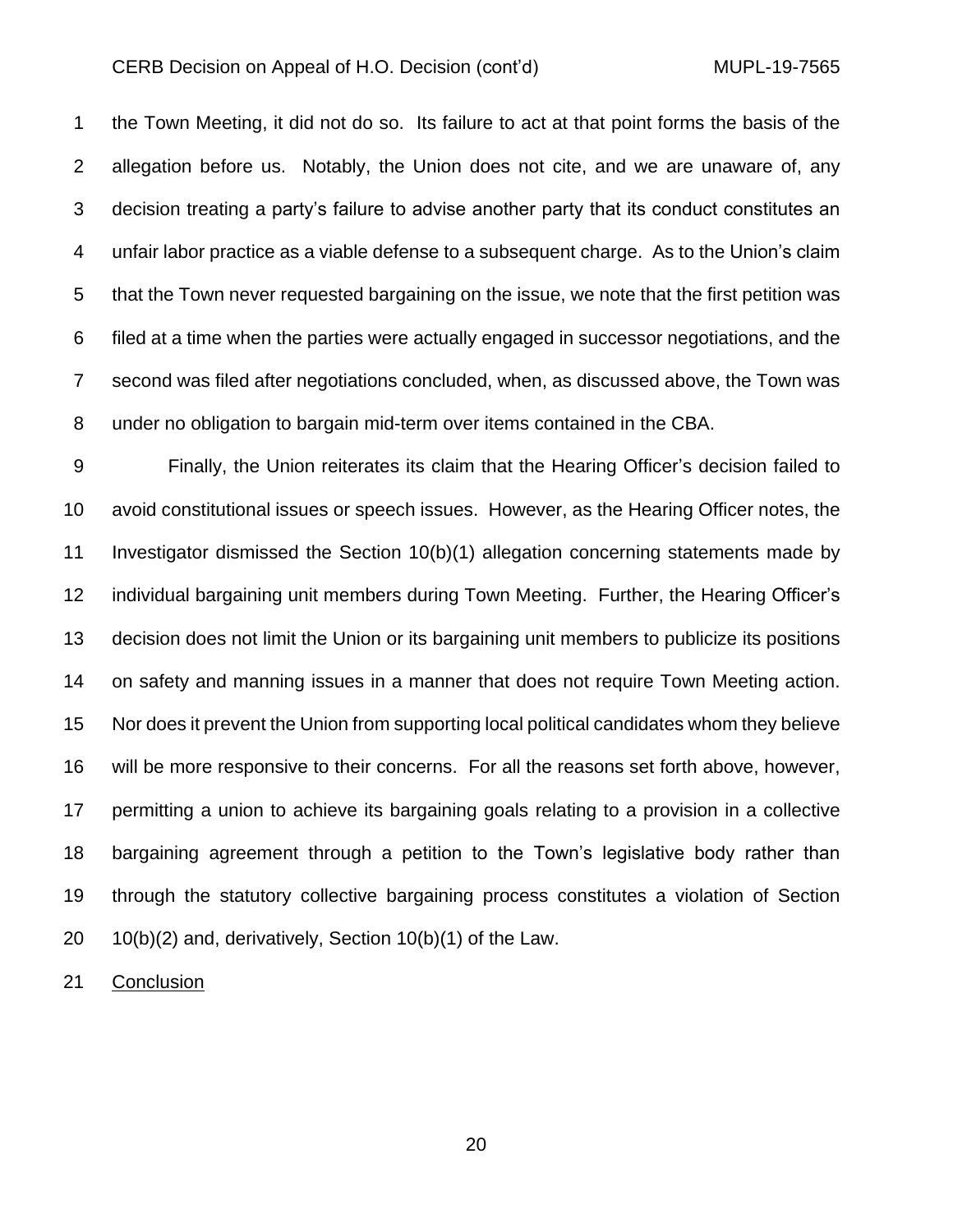| 1                                | For the foregoing reasons, we conclude that the Union violated the Law with                                                                                                                                                                                                                                                                                                             |
|----------------------------------|-----------------------------------------------------------------------------------------------------------------------------------------------------------------------------------------------------------------------------------------------------------------------------------------------------------------------------------------------------------------------------------------|
| $\overline{2}$                   | respect to its petition to increase minimum staffing at the November 2019 Special Town                                                                                                                                                                                                                                                                                                  |
| 3                                | Meeting and issue the following Order.                                                                                                                                                                                                                                                                                                                                                  |
| 4                                | <b>ORDER</b>                                                                                                                                                                                                                                                                                                                                                                            |
| 5                                | WHEREFORE, based upon the foregoing, IT IS HEREBY ORDERED that the                                                                                                                                                                                                                                                                                                                      |
| 6                                | Union shall:                                                                                                                                                                                                                                                                                                                                                                            |
| $\overline{7}$                   | 1. Cease and desist from:                                                                                                                                                                                                                                                                                                                                                               |
| 8<br>9<br>10                     | a. Failing to bargain in good faith by bypassing the Town's bargaining<br>representative and petitioning the Town Meeting to increase firefighter staffing.                                                                                                                                                                                                                             |
| 11                               | 2. Take the following affirmative action that will effectuate the purpose of the Law:                                                                                                                                                                                                                                                                                                   |
| 12<br>13<br>14                   | Bargain in good faith with the Town by dealing only with its designated<br>a.<br>bargaining representatives on matters of collective bargaining.                                                                                                                                                                                                                                        |
| 15<br>16<br>17<br>18<br>19<br>20 | Post immediately in all conspicuous places where members of the Union's<br>b.<br>bargaining unit usually congregate, or where notices are usually posted,<br>including electronically if the Union customarily communicates with these<br>members via intranet or email, and display for a period of thirty (30) days<br>thereafter, signed copies of the attached Notice to Employees. |
| 21<br>22                         | Notify the DLR in writing of steps taken to comply with this Order within thirty<br>$C_{1}$<br>(30) days of receipt.                                                                                                                                                                                                                                                                    |
| 23                               |                                                                                                                                                                                                                                                                                                                                                                                         |

SO ORDERED.

COMMONWEALTH EMPLOYMENT RELATIONS BOARD<br>Margin F Wither

\_\_\_\_\_\_\_\_\_\_\_\_\_\_\_\_\_\_\_\_\_\_\_\_\_\_\_\_\_\_\_\_\_\_\_\_\_\_\_\_\_ MARJORIE F. WITTNER, CERB CHAIR

\_\_\_\_\_\_\_\_\_\_\_\_\_\_\_\_\_\_\_\_\_\_\_\_\_\_\_\_\_\_\_\_\_\_\_\_\_\_\_\_\_\_ JOAN ACKERSTEIN, CERB MEMBER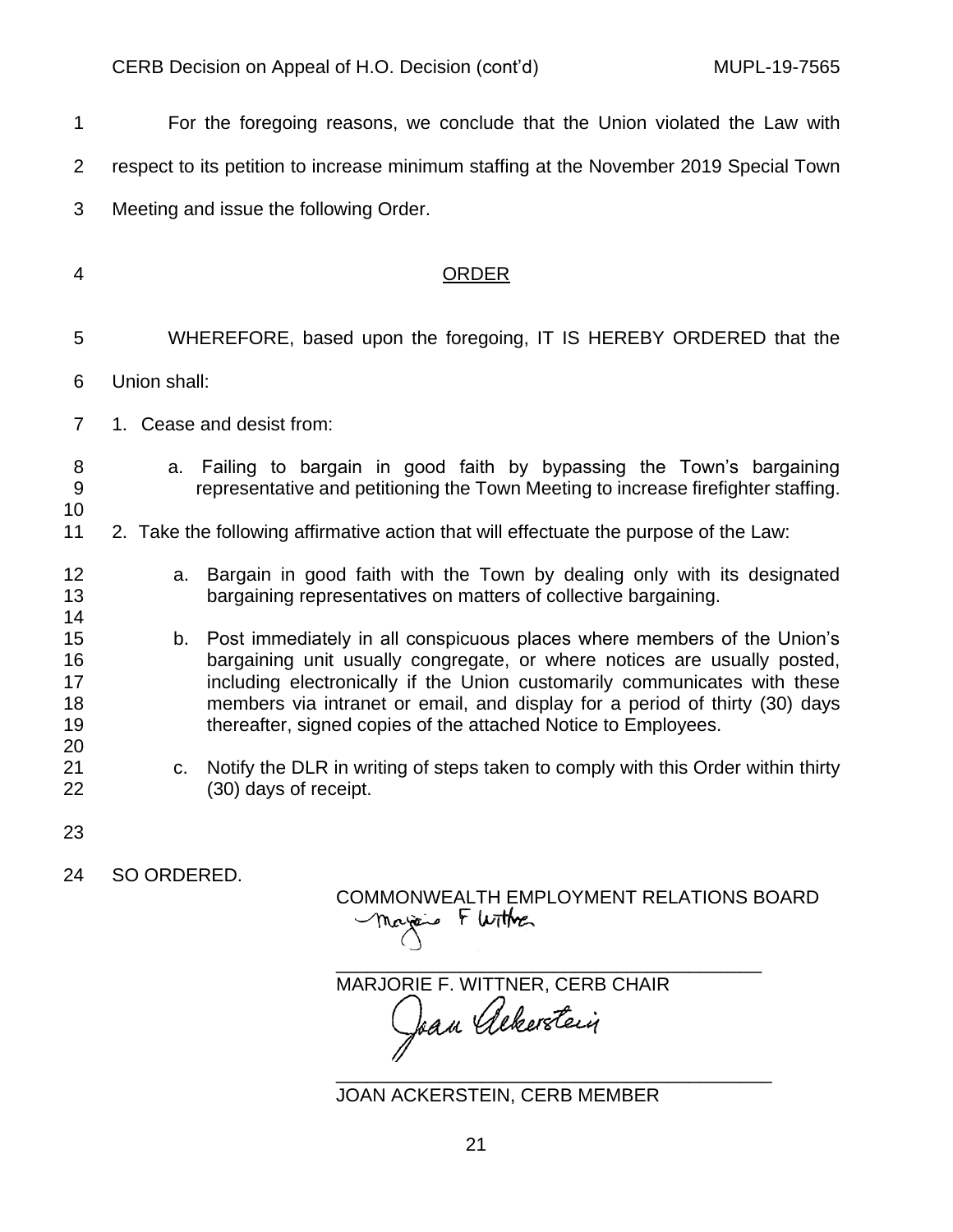

KELLY STRONG, CERB MEMBER

# **APPEAL RIGHTS**

Pursuant to M.G.L. c. 150E, Section 11, decisions of the Commonwealth Employment Relations Board are appealable to the Appeals Court of the Commonwealth of Massachusetts. To obtain such an appeal, the appealing party must file a notice of appeal with the Commonwealth Employment Relations Board within thirty (30) days of receipt of this decision. No Notice of Appeal need be filed with the Appeals Court.